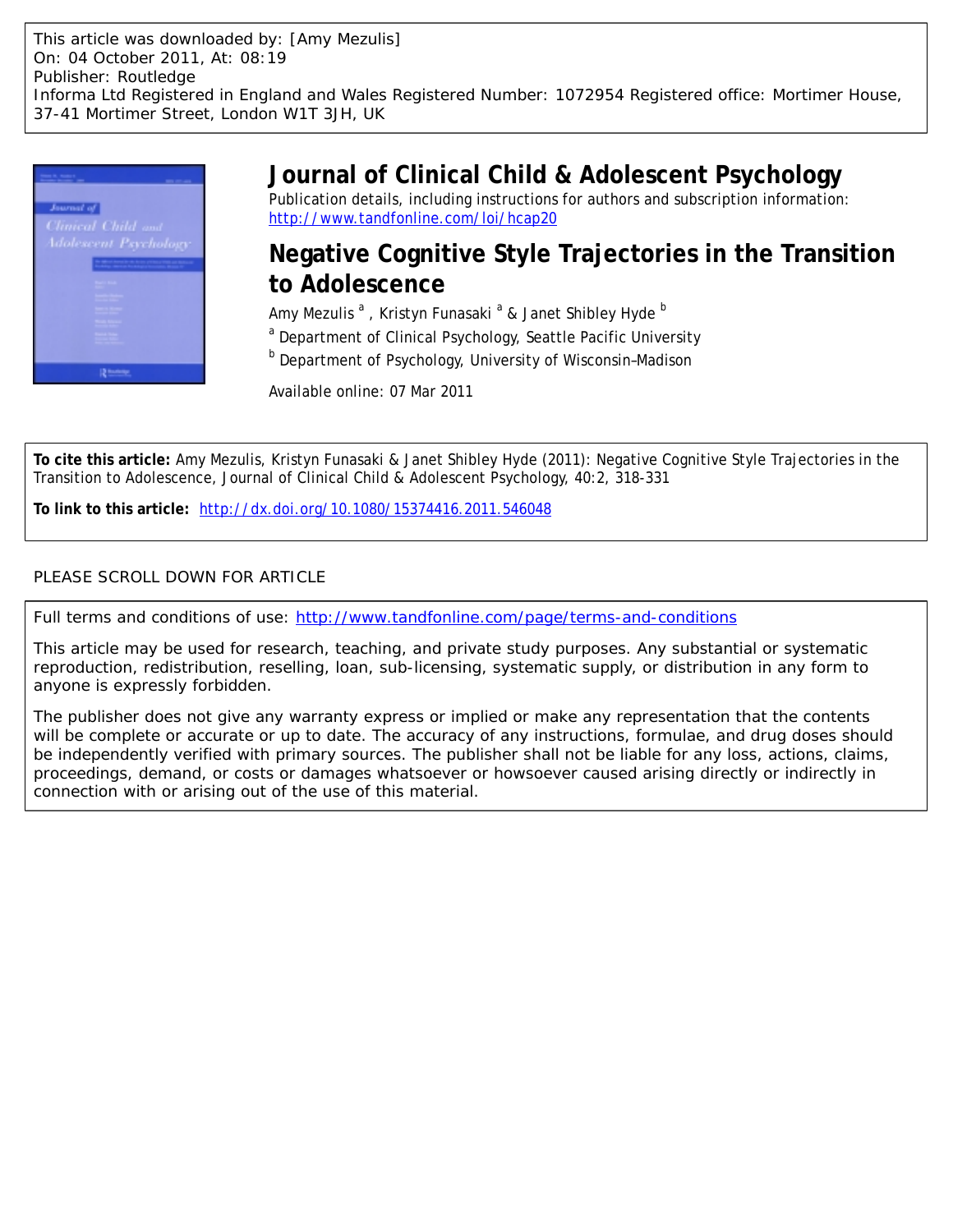## Negative Cognitive Style Trajectories in the Transition to Adolescence

Amy Mezulis and Kristyn Funasaki

Department of Clinical Psychology, Seattle Pacific University

## Janet Shibley Hyde

Department of Psychology, University of Wisconsin–Madison

The development of negative cognitive style was examined in a longitudinal study of 366 community youth. Cognitive style and depressive symptoms were evaluated at ages 11, 13, and 15. Latent growth mixture modeling identified three unique trajectory patterns of negative cognitive style. The normative group (71% of the sample) displayed the least negative cognitive style and lowest depression scores at all assessments. The increasing group (22% of the sample) displayed a cognitive style that was comparable to the normative group at age 11 but increased markedly over time; this group displayed the highest depression scores at age 13 and 15, and youth in this group were most likely to have reported clinically significant depressive symptoms during the course of the study. Finally, the decreasing group (7% of the sample) displayed the most negative cognitive style at age 11 but an overall decline in negative cognitive style over time. Child sex, child temperament at age 1, observed maternal feedback to child failure at age 11, mothers' cognitive styles at age 11, and total stress from ages 11 to 15 served as predictors of class membership.

Cognitive vulnerability-stress models of depression, such as the hopelessness theory (Abramson, Metalsky, & Alloy, 1989; Abramson, Seligman, & Teasdale, 1978), posit that individuals' characteristic ways of making inferences about the causes, meanings, and consequences of negative events in their lives may confer vulnerability to depression. A negative cognitive style is defined as making stable and global inferences about the causes of stressful events (negative attributional style), inferring negative characteristics about the self (negative self-inferences), and anticipating negative consequences as a result of stressful events (negative consequences). Extensive research with adults and older adolescents has demonstrated that a negative cognitive style, in interaction with stressful life events, predicts depression (see Abela & Hankin, 2008 for a review; Alloy et al., 2000; Hankin & Abramson, 2002).

In their recent ABC model of depression, Hyde, Mezulis, and Abramson (2008) asserted that understanding the emergence of negative cognitive style may be highly relevant for understanding both the increase in depression and the emergence of the gender difference in depression in the adolescent period. Extensive research has indicated that levels of depressive symptoms as well as prevalence rates of depressive disorders increase markedly in the transition to adolescence (Cohen et al., 1993; Hankin & Abela, 2005; Kessler, McGonagle, Swartz, Blazer, & Nelson, 1993) and that much of this increase is accounted for by a rise in depression among girls in particular. Although rates of depression between boys and girls are comparable in childhood, a gender difference emerges around age 13, and by age 18 young women are twice as likely as young men to become depressed (Hankin et al., 1998; Kessler et al., 1993; Lucht et al., 2003; Twenge & Nolen-Hoeksema, 2002).

Several researchers have hypothesized that negative cognitive style may be consolidating and stabilizing as

Correspondence should be addressed to Amy Mezulis, Department of Clinical Psychology, Seattle Pacific University, 3307 Third Avenue West, Seattle, WA 98119. E-mail: mezulis@spu.edu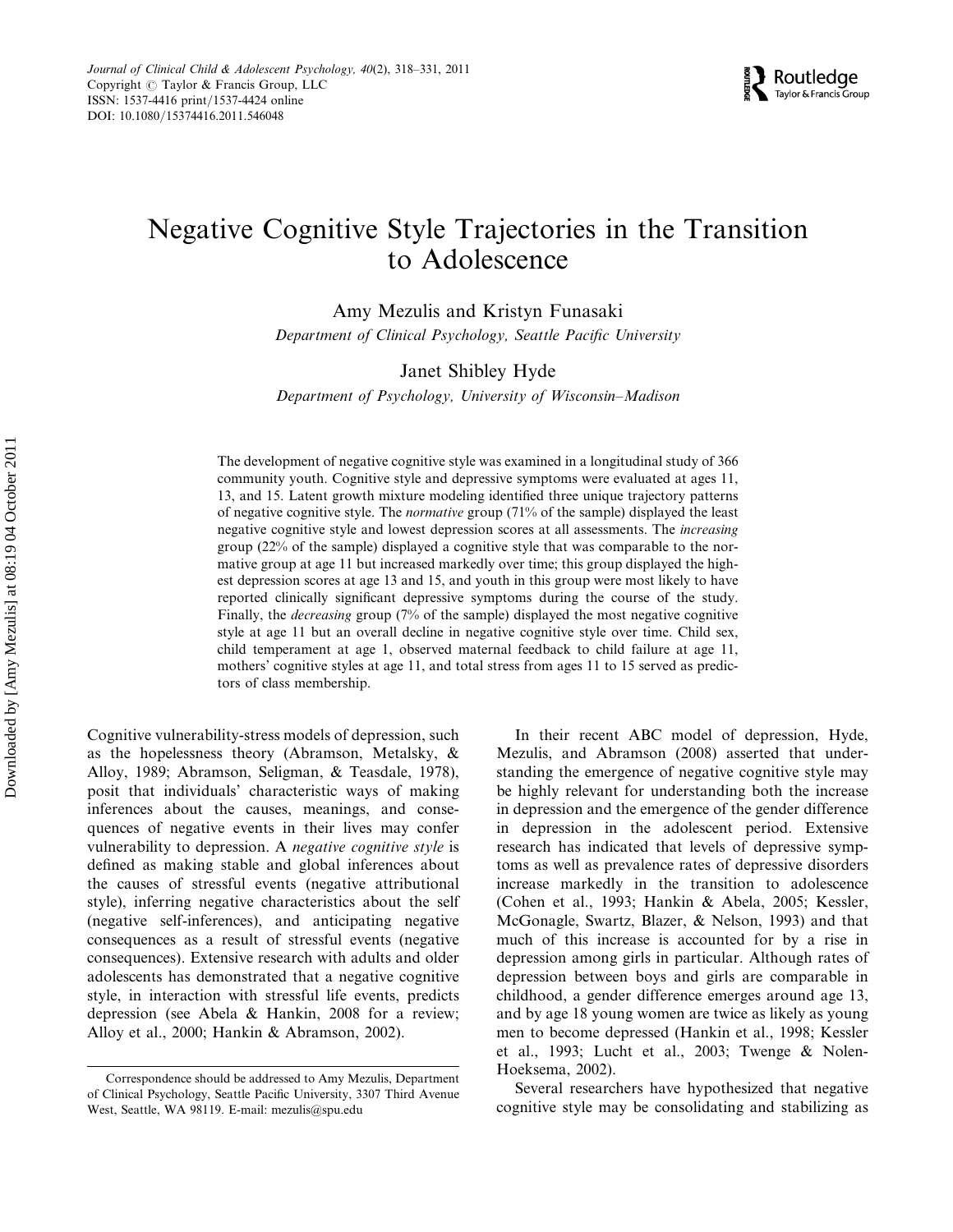a meaningful vulnerability factor for depression in early-to-middle adolescence (Cole et al., 2008; Gibb et al., 2006; Mezulis, Hyde, & Abramson, 2006). This proposed developmental trajectory is consistent with the timing of both the rise in depression and the emergent gender difference in depression. Cole and colleagues (2008) provided extensive support for this hypothesis, finding that attributional style became more traitlike from age 7 to 15 and only functioned as a vulnerability factor to depression after age 13. At least two other studies have also found that children's attributional styles become more stable over time, particularly after fifth or sixth grade (or ages 11 to 12; Garber & Flynn, 2001; Nolen-Hoeksema, Girgus, & Seligman, 1992). In a recent review, Abela and Hankin (2008) noted that cognitive style displays moderate traitlike stability as early as sixth grade (about age 12) but that continued change and greater stabilization continues into middle adolescence. By contrast, by late adolescence youth display 1-year test–retest correlations comparable to those observed in adults (Burns & Seligman, 1989; Gotlib, Lewinsohn, Seeley, Rohde, & Redner, 1993). Thus, the transition from late childhood into adolescence may be an important developmental period in which cognitive vulnerability to depression is emerging and consolidating.

However, relatively little research has described or attempted to explain the development of negative cognitive style in late childhood and early adolescence. Mezulis and colleagues proposed an integrated model of the development of negative cognitive style in which negative life events were hypothesized to predict negative cognitive style in the late childhood and early adolescent period, both directly and as moderated by child and parent factors such as temperament, parenting style, and parental feedback to child failure (Mezulis et al., 2006). In the current study we extended this research by describing cognitive style trajectories from age 11 to 15 and by examining both child (gender, temperament, and stressful life events) and parent (maternal feedback to child failure and maternal cognitive style) factors as predictors of change in negative cognitive style.

## COGNITIVE STYLE IN THE TRANSITION TO ADOLESCENCE: TRAJECTORIES

Relatively few studies have described the emergence of cognitive style during the adolescent transition. A particularly important issue is heterogeneity in the stability of cognitive vulnerability over time. Although a handful of studies have found that cognitive style demonstrates modest mean-level and rank-order stability over time in the early and middle adolescent period (see, e.g.,

Hankin, 2005, 2008; Hankin, Fraley, & Abela, 2005), no studies have examined individual differences in stability trends over time. Of particular interest is whether children who are identified as displaying high cognitive vulnerability during this developmental period continue to display depressogenic cognitions, and therefore remain at elevated risk for depression. Similarly, given the overall rise in depression rates in the transition to adolescence, it may be possible that children previously identified as low in cognitive vulnerability may develop greater cognitive vulnerability over time. Within several domains of research on childhood and adolescent psychopathology, it has proven useful to apply longitudinal data analytic methods to identify heterogeneity in developmental trajectories. For example, recent studies in the fields of childhood aggression and social withdrawal have identified groups of youth who vary in their trajectories of these behaviors (e.g., Booth-LaForce & Oxford, 2008; Campbell, Spieker, Burchinal, Poe, & NICHD Early Child Care Research Network, 2006). There are no comparable studies that have focused on identifying developmental patterns of cognitive vulnerability. The current study aims to fill the gap in this literature by both identifying developmental trajectories of negative cognitive style and examining predictors of these heterogeneous trajectories.

## Predictors of Cognitive Style Trajectories: Child Factors

Several studies have demonstrated child-specific factors that are associated with the development of greater depression vulnerability in general and more negative cognitive styles in particular. One important childspecific factor is stress exposure. Stressful life events may provide youth with opportunities to make inferences about cause and self, which over time may consolidate into unique cognitive styles (Mezulis et al., 2006). Several studies have indicated that greater reports of major and minor negative life events are associated with prospective increases in depressogenic cognitive styles (Garber & Flynn, 2001; Gibb & Alloy, 2006; Gibb et al., 2001; Rose, Abramson, Hodulik, Halberstadt, & Leff, 1994; Rudolph, Kurlakowsky, & Conley, 2001).

The development of negative cognitive style may also be influenced by temperamental characteristics of the child (Hyde et al., 2008). Children with temperaments high in negative emotionality may be more emotionally reactive to stressful situations and consequently more likely to make depressogenic inferences about the causes, meaning, and consequences of these events. Lengua, Sandler, West, Wolchik, and Curran (1999), for example, found that children's cognitive appraisals of negative events mediated the relationship between negative emotionality and child depression. Mezulis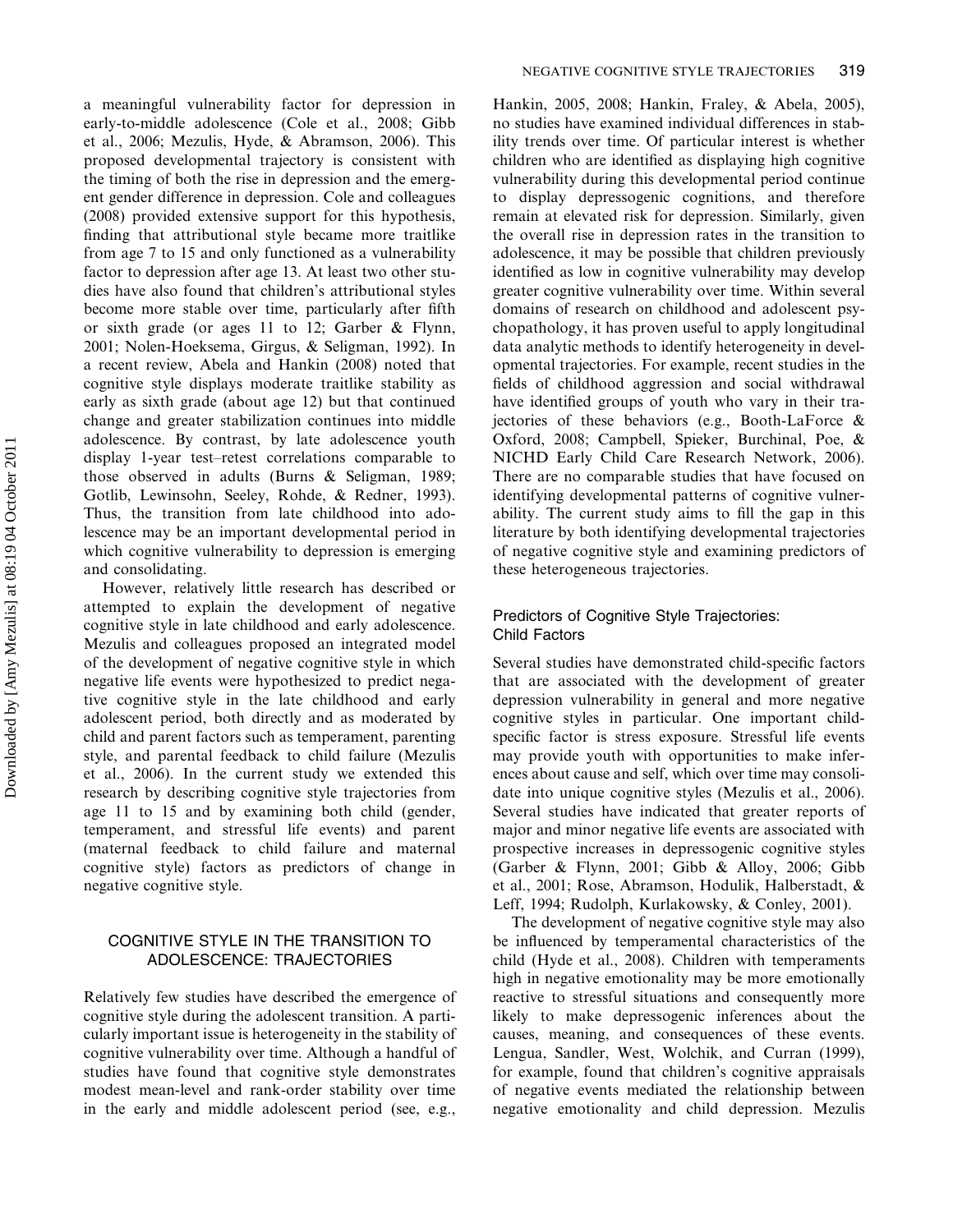similarly found evidence for a significant interaction between infant temperament and childhood stressful events in the prediction of childhood cognitive style, such that children with more emotionally reactive temperaments who experienced higher levels of stress displayed the most negative cognitive styles at age 11 (see Mezulis et al., 2006). The longitudinal relationship between early temperament and cognitive style across the transition to adolescence, however, has not previously been examined. Given that this transitional developmental period is one characterized by elevations in stress levels for the majority of youth, having a more emotionally reactive temperament may be particularly salient to the child's development of cognitive vulnerability during this time.

Finally, gender may also be an important predictor of cognitive style trajectories in the transition to adolescence. Research indicates that although girls are no more depressed than boys in childhood (Anderson, Williams, McGee, & Silva, 1987; Cohen et al., 1993; Rutter, 2003), more girls than boys are depressed by ages 13 to 15 (Hankin et al., 1998; Kessler et al., 1993; Twenge & Nolen-Hoeksema, 2002). One potential contribution to this emergent gender difference in depression may be an emergent gender difference in cognitive vulnerability (Hyde et al., 2008). Although there is little evidence of a gender difference in attributional style or cognitive style in childhood, by late adolescence young women report more negative cognitive styles than do young men (Hankin & Abramson, 2002; Nolen-Hoeksema & Girgus, 1994).

### Predictors of Cognitive Style Trajectories: Parenting

Parent–child interactions provide an important medium through which children's own cognitive styles develop. Research has suggested that parents may directly or indirectly provide feedback to children about whether negative events in the child's life are attributable to internal, stable, and global causes; imply negative characteristics about the child; or may lead to negative consequences (Ingram, 2003; Mezulis et al., 2006). Social learning theory suggests that there are several ways in which parenting may contribute to children's development of negative cognitive styles.

One pathway between parenting and child cognitive style may be through modeling. Children may observe the inferences parents make about cause, self, and consequences in response to events in the parents' lives and model their own inferential styles after those of their parents. Examinations of the modeling hypothesis have yielded mixed results. Although a few studies find significant correlations between the mother's own attributional or cognitive style and their child's attributional or cognitive style (see, e.g., Kaslow, Rehm, Pollack, & Siegel, 1988; Seligman et al., 1984), at least as many other studies fail to find such parent–child correlations (Jaenicke, Hammen, Zupan, & Hiroto, 1987; Turk & Bry, 1992).

An additional pathway is via coaching, which is defined as direct suggestions parents may give about how to appraise and cope with stressful events (see, e.g., Kliewer, Sandler, & Wolchik, 1994). Joiner and Wagner (1996) reviewed several studies and concluded that parental attributions for child events, conveyed both directly through verbal feedback and indirectly through parental affect and attitudes, were strongly related to children's own attributional styles. Mezulis and colleagues (2006) similarly found that maternal negative attributions for child failure and expressed anger following child failure both contributed to greater child cognitive vulnerability.

In the current study, we further extend this research by testing both the modeling and coaching hypotheses of the relationship between parenting and child cognitive style. Mothers reported on their own cognitive style. We also examined observed maternal coaching of stress appraisal and coping at age 11 through mother– child interactions videotaped and coded for verbal inferential feedback and affective reactions following a child failure task.

## OVERVIEW OF THE PRESENT STUDY

In the current study, we used data from the longitudinal Wisconsin Study of Families and Work to examine the internal consistency and stability of negative cognitive style in the transition to adolescence. Our first aim was to examine mean-level stability in cognitive style over time (i.e., the amount of change in cognitive style on average), from ages 11 to 15. To this end, we examined change over time in cognitive style using hierarchical linear modeling. Our second aim was to identify and understand heterogeneity in trajectories of cognitive style from age 11 to 15 and to evaluate both child and parenting predictors of those trajectories. To this end, we used latent growth mixture modeling to identify classes of youth with similar longitudinal trajectories that were distinct from the trajectories displayed by individuals in other classes. Based upon epidemiological studies finding an increase in depressive symptoms in the transition to adolescence, we expected to identify at least two groups, a normative group with low to moderate negative cognitive style and an at-risk group with higher or increasing cognitive style. Our final aim was to examine correlates and predictors of cognitive style trajectories. We expected that trajectories marked by higher or increasing negative cognitive style would be associated with greater depressive symptoms among youth.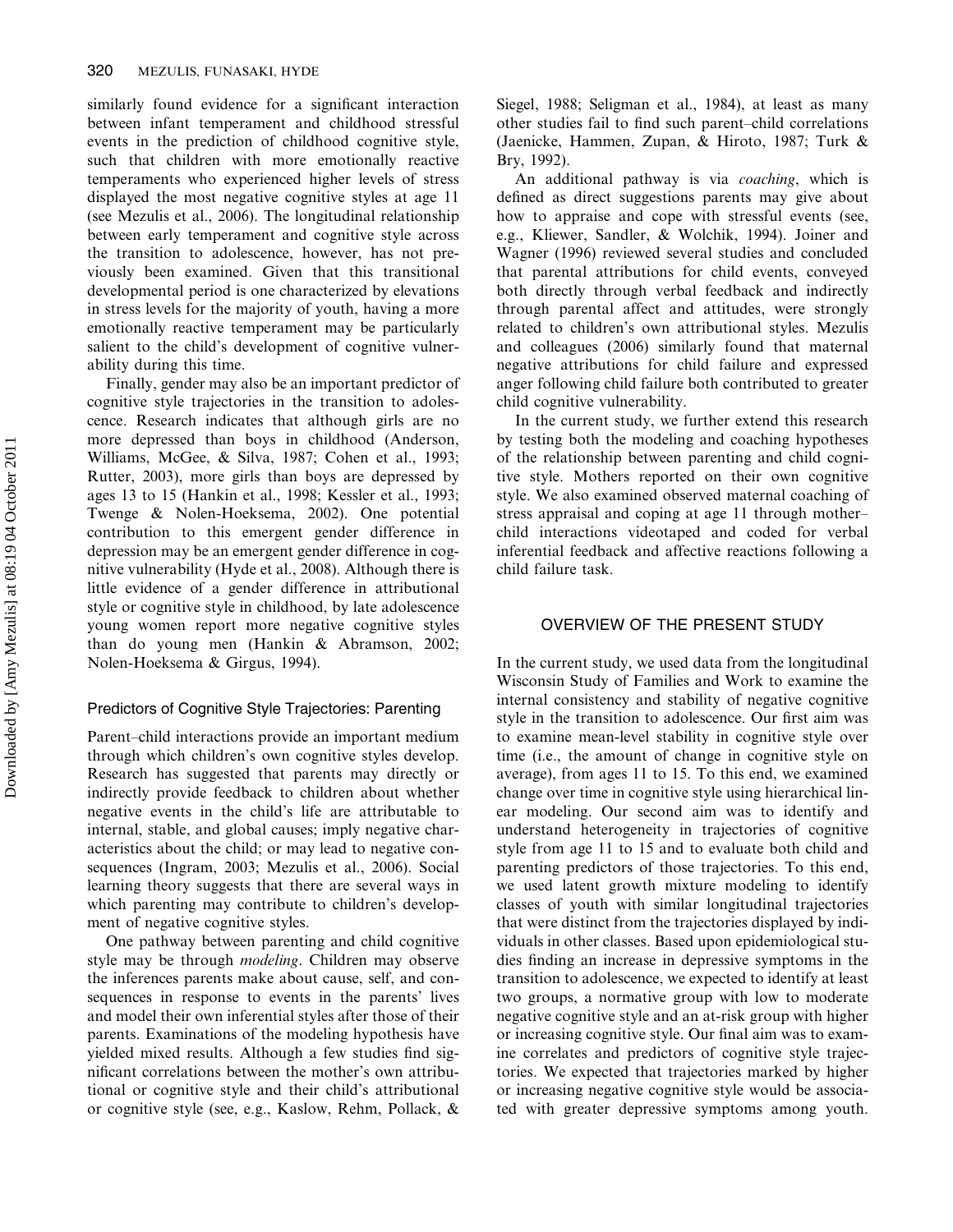We further hypothesized that stressful life events, child temperament, and parenting would be especially potent predictors of more negative cognitive styles over time. Finally, we investigated gender as a predictor of cognitive style trajectories as well, hypothesizing that girls may be more likely to display a trajectory of increasingly negative cognitive style in the transition to adolescence.

#### METHOD

#### **Participants**

Participants were 366 youth who have participated in a longitudinal study of child development and family well-being since birth. Mothers were recruited during pregnancy for participation in the Wisconsin Maternity Leave and Health Project, now named the Wisconsin Study of Families and Work (Hyde, Klein, Essex, & Clark, 1995). Approximately 78% of the sample was recruited from the Milwaukee area and the remaining 22% came from the Madison area. Ninety percent of youth were White, 3.5% were African American, 1.4% were Hispanic, 1.6% were Asian American, and 3.3% were Native American.

The current study included all participants from the original sample who participated in the relevant assessments in the summers following fifth, seventh, and/or ninth grades (mean ages at time of assessment were 11.2, 13.2, and 15.2 years, respectively). We had 313 youth participate at age 11 (162 girls), 366 at age 13 (185 girls), and 317 at age 15 (164 girls). Variations in participation rates across time reflected both funding constraints and elective participation at each time point. Of the 366 youth in the full sample from fifth through ninth grades, 287 youth completed all three assessments and 312 completed at least two of three assessments. Of the 366 youth in the full sample, 159 youth were videotaped, in interaction with their mothers, following a stressful failure experience as part of the fifth-grade assessment. Funding and time constraints restricted our ability to administer and videotape the stress induction task to all fifth-grade participants; families within a driving radius of the study center were randomly selected from the larger sample for participation. Multivariate analyses of variance (ANOVAs) indicated that the 159 youth who participated in the failure task and the other 154 youth participating at the fifth-grade assessment did not significantly differ on any study variables.

#### Procedure

As part of the ongoing Wisconsin Study of Families and Work project, youth and mothers completed questionnaires on laptop computers during in-home assessments. Mother–child dyads participating in the stress induction

task were videotaped in their homes following completion of the questionnaires. This project was approved by the University of Wisconsin–Madison Institutional Review Board. Parents provided consent and children assent for their participation.

#### Measures

Negative cognitive style. Negative cognitive style was assessed at ages 11, 13, and 15 with the Children's Cognitive Style Questionnaire (CCSQ; Mezulis et al., 2006). The CCSQ provides children with hypothetical scenarios to which they are asked to agree with statements regarding the internality, stability, and globality of attributions for the event (3 items per scenario); self-inferences (1 item); and anticipated consequences (1 item). Children indicate agreement with each item on a 5-point scale from 1 (don't agree at all) to 5 (agree a lot). Children respond to six scenarios in total, four negative and two positive. Of the four negative scenarios, two represent achievement events (doing poorly on an exam; not understanding a reading assignment) and two represent interpersonal events (not being allowed to join a game; conflict with best friend). Children's responses to the negative event items (20 items) are averaged for a negative cognitive style composite score. Higher scores on the CCSQ negative cognitive style composite indicate greater endorsement of internal, stable, global attributions, negative self-inferences, and negative inferred consequences in response to negative events. Construct validity was reported by Mezulis et al. Internal consistency for the negative cognitive style composite in the current sample was high  $(\alpha > .80$  at all assessments).

Depressive symptoms. Youth depressive symptoms were assessed at ages 11, 13, and 15 with the Children's Depression Inventory (CDI; Kovacs, 1985). The CDI is a 27-item self-report inventory that inquires about the presence of depressive symptoms in the previous 2 weeks. The CDI was designed for use with children between ages 8 and 17; several studies have documented its reliability and validity (Kovacs, 1981, 1985). Total scores on the CDI can range from 0 to 54, with higher scores indicating more severe symptom levels. In the current study, given that assessments were conducted in summer, we omitted three items which referenced school. Participants' scores on the remaining 24 items were averaged and then multiplied by 27 to create a total score that is comparable to the complete 27-item CDI. The CDI has repeatedly demonstrated excellent internal consistency, test–retest reliability, and predictive and construct validity, especially in community samples (e.g., Blumberg & Izard, 1986). Internal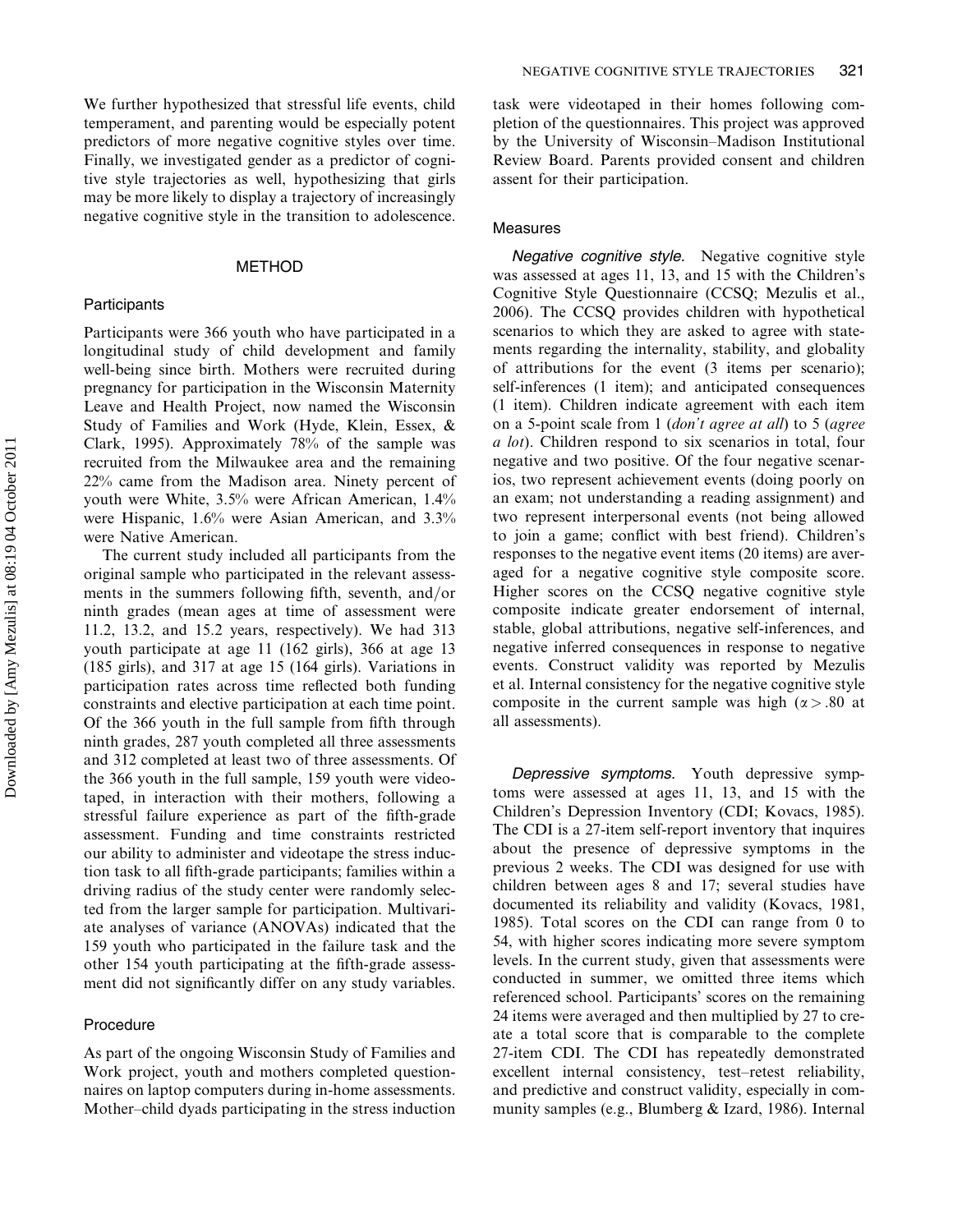consistency reliabilities in the current sample were .80 or greater at all assessments.

Stressful life events. Stressful life events were assessed using a shortened version of the young adolescent version of the Adolescent Perceived Events Scale (Compas, Davis, Forsythe, & Wagner, 1987). Youth were administered 59 items representing both major (e.g., ''Parents got divorced'') and daily life events (e.g., ''Problems or arguments with friends'') at each of the three assessments. Participants indicated for each event whether it had occurred in the past year. We created a total score representing the total count of stressful life events reported summed across all three assessments.

Temperament. Child temperament at 12 months was assessed using the Infant Behavior Questionnaire (Rothbart, 1981, 1986). Mothers completed this structured parent report, which consists of 94 items assessing various components of infant temperament. Mothers reported on each item for the previous two weeks on a 1 (never) to 7 (always) scale. The Infant Behavior Questionnaire yields seven subscales: Activity Level, Smiling and Laughter, Fear/Distress to Novelty, Distress to Limitations, Soothability, Duration of Orienting, and Startle. From these scales, summary scales were developed. In the current study, we used the Withdrawal Negativity summary scale, which is a composite of Fear/Distress to Novelty and Startle. In the current sample, alpha for Withdrawal Negativity was .73.

Maternal cognitive style. Mothers' negative cognitive styles were assessed with the Inferential Style Questionnaire (ISQ; Peterson, 1982). The ISQ is based on the hopelessness theory of depression and is similar in format to the CCSQ used with children. The full ISQ contains 12 scenarios; in the current study, we administered 10 scenarios, of which 6 were negative scenarios used for computing the negative cognitive style composite. For each scenario, respondents rated 5 items tapping the internality, stability, and globality of attributions (3 items); the anticipation of negative consequences (1 item); and negative self-inferences (1 item). A composite negative cognitive style score is computed by averaging all 5 items across the 6 negative scenarios (30 items total). The composite negative score had an internal consistency of .84.

Maternal responses to child failure: Verbal feedback. To directly assess maternal negative feedback to their children following a stressful failure event, 159 of the children and their mothers participated in an observed failure situation when the children were 11.

This behavioral task was administered and videotaped in the family's home. Mothers watched while children completed a difficult math task on a laptop computer. Regardless of their actual performance, all children received a score of 2 stars out of a possible 7. Following the problem set, mother–child pairs were given 2 min to "discuss the child's score and why he/she received the score he/she did." This period was videotaped, transcribed, and coded for mothers' verbal statements to the child. Coders identified all relevant codable statements and scored them as follows:

- 1. Negative attributions. Statements by the mother that included a causal explanation for the child's score or performance, for example, ''You got 2 stars because you weren't paying attention.'' Attributions were coded on three dimensions, internality  $(0 =$  external, 1 = internal), stability  $(0 = \text{unstable}, 1 = \text{stable})$ , and globality  $(0 = \text{spe}$ specific,  $1 = \text{global}$ ). These three dimensions were then summed for a total attributional score, which ranged from 0 to 3. Attributions with a combined score of 2 or 3 were then coded as ''negative,'' whereas attributions with a combined score of 0 or 1 were then coded as ''not negative.'' We then computed a total count of negative attributions.
- 2. Negative inferences. Statements by the mother that contained generalized negative or critical information about the child's strengths or weaknesses as a person, for example, ''You have a hard time with directions." Mothers were given a total count of negative inferences.
- 3. Negative consequences. Statements by the mother that stated or inferred negative consequences as a result of the child's score or performance in the task, for example, ''If you don't master multiplication, you're going to do poorly at school next year.'' Mothers were given a total count of negative consequences statements.

More than 50% of all videotaped interactions were dual-coded for interrater reliability. Interrater reliability scores for verbal statement coding ranged from .92 to .98.

Maternal responses to child failure: Affective reactions. Mothers' emotional reactions to the child's failure were coded using a coding system derived from Gottman's Specific Affect Coding System (Gottman, 1993; see also Mezulis et al., 2006). The 2-min discussion period was divided into 10-s intervals, and coders identified the mother's dominant affective state during each discrete time interval based on gestures, tone of voice, language, and body positioning. Affect states were uncertainty, tension, frustration, positive interest,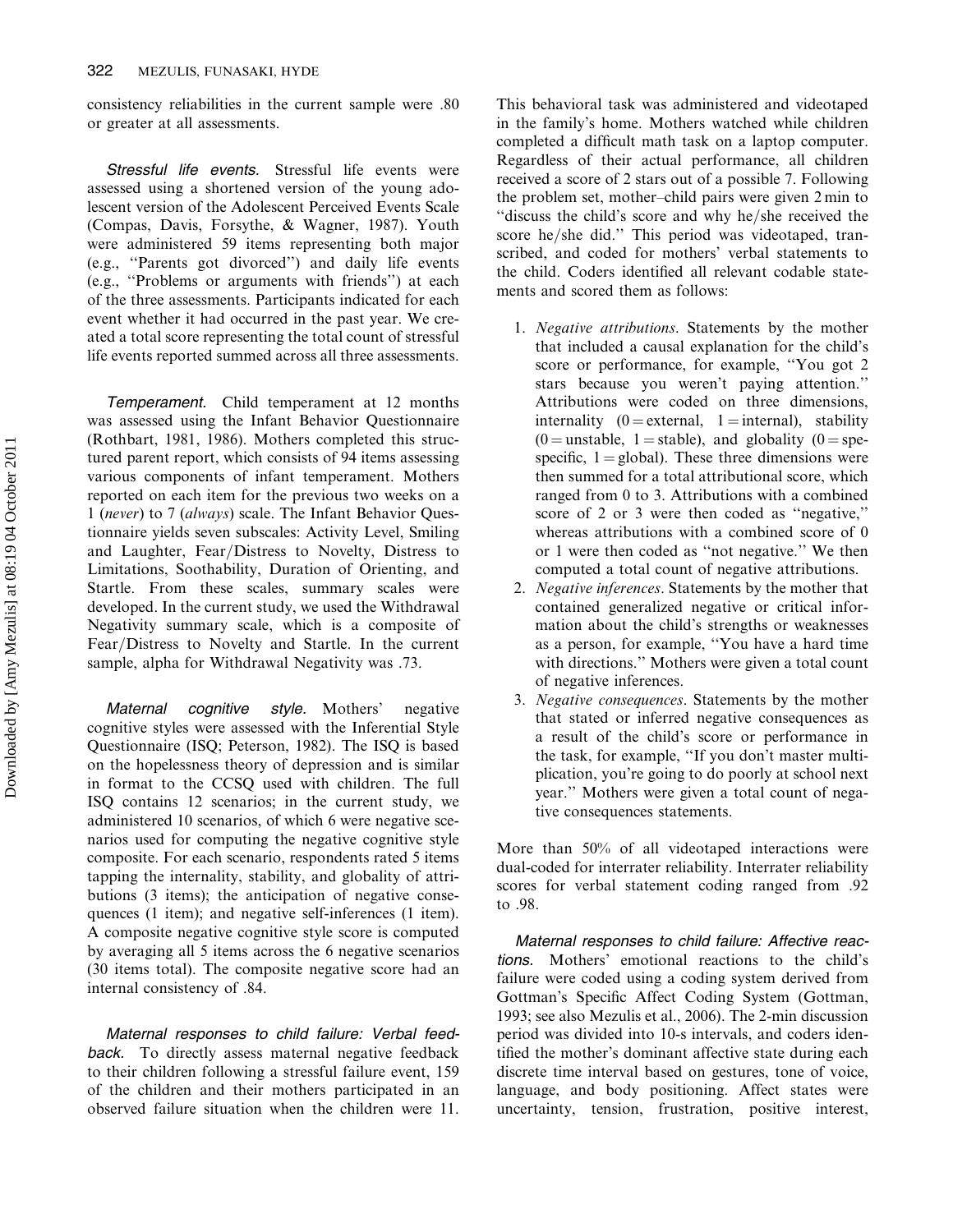affection, and joy. Incidences of tension and frustration were summed for a total Negative Externalizing Emotionality score. Other affective state scores were not used in the current study. Interrater reliability for affect coding was .86.

#### Data Analysis

To describe cognitive style over time, we reported means, standard deviations, and Cronbach's alphas for each component of cognitive style at each assessment. To describe mean-level stability in cognitive style over time, we utilized HLM 6.04 to model variation in cognitive style as a function of time.

To identify heterogeneity in the patterns of negative cognitive style over time, we performed growth mixture modeling using Mplus 5.0 (Muthen & Muthen, 2007). The number of latent trajectories was examined iteratively, starting with the null hypothesis of only one latent class and specifying an increasing number of classes. Evaluation of the output for each subsequent iteration included interpretability of the results, meaningfulness of the classes, and relevant model fit statistics. We jointly examined the Bayesian Information Criterion and the Akaike Information Criterion, for which lower values typically indicate better fitting models. We also used the Lo-Mendell-Rubin adjusted likelihood ratio test (Lo-Mendell-Rubin Adjusted LRT) of model fit, which compares the estimated model with a model with one fewer class (Lo, Mendell, & Rubin, 2001). The Lo-Mendell-Rubin Adjusted LRT yields a  $p$  value that reflects whether the current model fits the data significantly better than a model with one less class. Finally, we also examined model entropy, which is a measure of classification accuracy with values closer to 1  $(range = 0-1)$  indicating greater precision of classification accuracy.

Finally, we examined predictors of trajectory class membership using multinomial logistic regression in SPSS 15.0. Predictors were entered as continuous variables for all variables excepting child sex, which was a categorical predictor. Significant interactions were interpreted by examining the data at one standard deviation above and below the mean of each independent variable in the interaction, and then the distribution of class membership within each quadrant.

## RESULTS

#### Internal Consistency

Our first goal was to examine age-related changes in the degree to which youth's inferences about cause, self, and consequences were internally consistent. We computed Cronbach's alphas for each of the components of cognitive style, namely, inferences about cause, self, and consequences. We also computed alpha for the composite negative cognitive style score at each assessment (see Table 1). For all three components, alphas were moderate, ranging from .73 to .80 for inferences about cause, .74 to .83 for inferences about the self, and .80 to .84 for inferences about consequences. Alphas for the composite score ranged from .82 to .87. We used Feldt's (1980) method for comparing alphas from dependent samples to test for age-related changes and to accommodate the large number of comparisons, we set alpha to  $p < .01$ . All three components, as well as the composite score, demonstrated modest declines in alpha from age 11 to 13 (significant at  $p < .01$  for inferences about cause and self, and for the cognitive style composite), followed by smaller and typically nonsignificant increases in alpha from age 13 to 15. Comparing age 11 to age 15, there were no significant age related changes in inferences about cause or consequences, or for cognitive style as a whole, and a modest decline  $(.83 \text{ to } .76, p = .04)$  in alpha for inferences about self. In sum, there was little evidence of age-related change in internal consistency in any cognitive style dimension from age 11 to age 15. At age 11, internal consistencies were in the moderate to high range and remained that way through the duration of the study.

#### Mean-Level Stability of Negative Cognitive Style

To examine mean-level stability in negative cognitive style, we utilized hierarchical linear modeling to describe cognitive style. At Level 1, a regression equation was constructed to model the variation in cognitive style as a function of age (where age 11 was coded as 0, age 13 as 1, and age 15 as 2). Gender was included as a Level 2 moderator of Level 1 intercept and slope. All analyses included intercept, linear slope, and random error.

Results indicated that negative cognitive style in the entire sample did not demonstrate significant change over time (slope coefficient  $=$  -.02,  $t = 1.37$ ,  $p = .17$ ). However, the Level 2 analysis suggested that both intercept and slope varied as a function of gender (intercept coefficient  $=$  -.09,  $t = 2.46$ ,  $p = .011$ , and slope coefficient  $= .05$ ,  $t = 2.48$ ,  $p = .011$ ). The negative value for

TABLE 1 Means, Standard Deviations, and Alphas by Age

|                                    |      | Age 11 |                  | Age 13            |     | Age $15$ |                       |     |          |
|------------------------------------|------|--------|------------------|-------------------|-----|----------|-----------------------|-----|----------|
| Component                          | M    | SD.    | $\alpha$         | M                 | SD. | $\alpha$ | M                     | SD  | $\alpha$ |
| Cause                              | 2.23 | .57    | .80 <sub>1</sub> |                   |     |          | 2.15 .51 .73 2.12 .51 |     | .75      |
| Self                               | 1.28 | .51    | .83              | 1.27 .45 .74 1.28 |     |          |                       | .47 | .76      |
| Consequence                        | 1.38 | .56    | .84              | 1.36 .51          |     | .80      | 1.33                  | .53 | .84      |
| 41. 82. 87 Style 1.87 .46 .87 1.82 |      |        |                  |                   |     |          | .82 1.82              | .46 | .85      |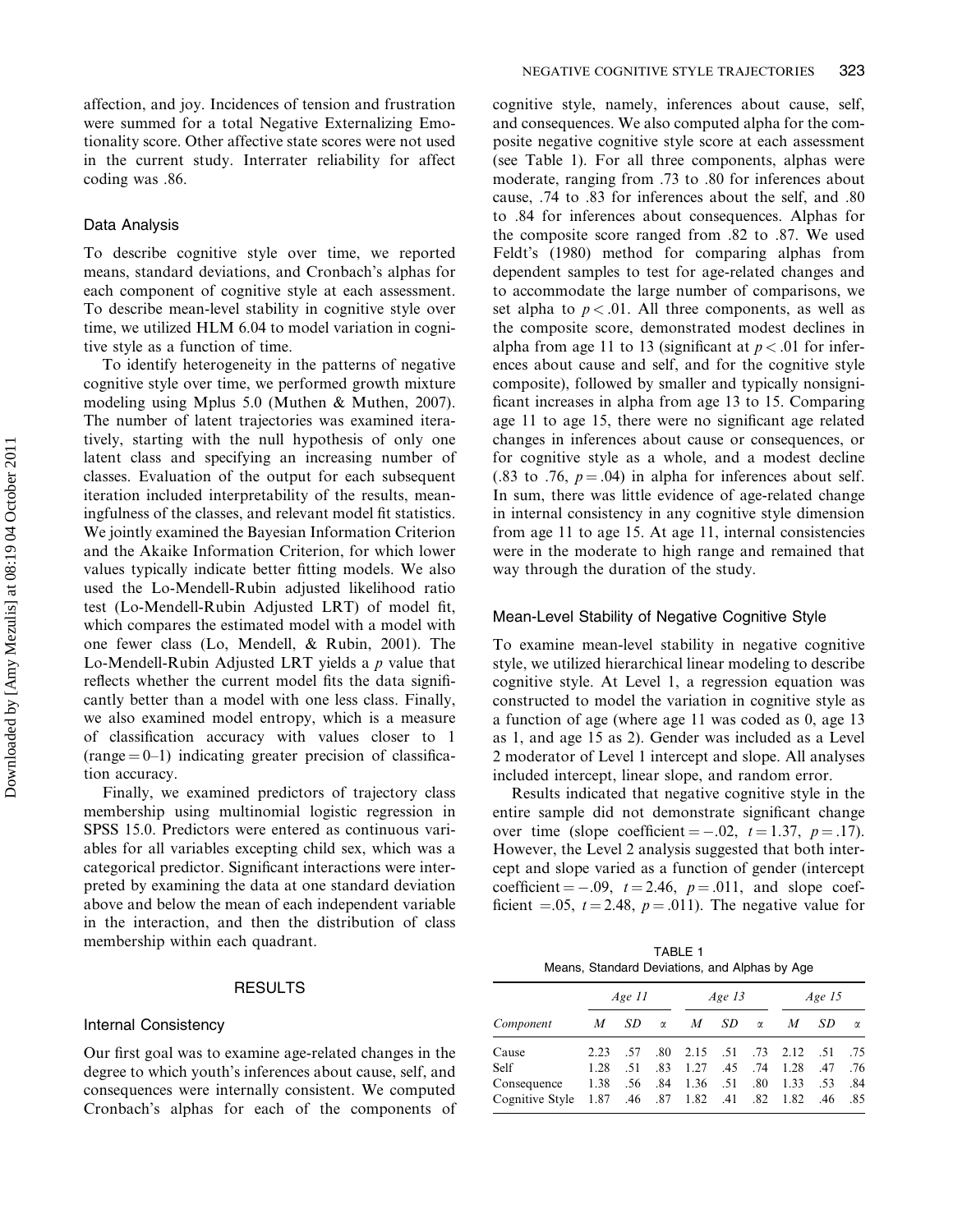the intercept coefficient in the Level 2 analysis indicates that boys had the greater initial level of negative cognitive style, whereas the positive value for the slope coefficient indicates that girls demonstrated a more positive slope of change in negative cognitive style over time than did boys. In addition, the slope variance component indicated that there was significant unexplained variance in both intercept,  $\chi^2(364) = 196.73$ ,  $p < .001$ , and slope,  $\chi^2(364) = 258.62$ ,  $p < .001$ , which led us to examine whether there were individual differences in trajectory patterns over time.

#### Patterns of Negative Cognitive Style

To identify heterogeneity in the patterns of negative cognitive style over time, we performed growth mixture modeling using Mplus 5.0 (Muthen & Muthen, 2007). Missing data were managed with a maximum likelihood estimation in Mplus 5.0 (Muthen & Muthen, 2007). Cases were included if they had at least 1 data point in the trajectory, yielding an analysis sample of  $n = 366$ . Evaluation of the model statistics indicated that a three-class model provided the best fit to the data (see Table 2). Both Akaike Information Criterion and Bayesian Information Criterion decreased from the twoclass model to the three-class model but increased again at the four-class model. There was no decrement in classification accuracy (indexed by entropy) in the three-class model compared to the two-class model, and the Lo-Mendell-Rubin Adjusted LRT indicated that the three-class model was a significantly better fit to the data than the two-class model.

Figure 1 depicts the three class trajectories, with the lines representing the estimated means of the negative cognitive style composite from age 11 to age 15. Youth were placed into classes based upon most likely class membership statistics, and all subsequent analyses were based on most likely class membership. Average latent class probability for most likely class membership ranged from .80 to .94. We labeled the majority class (71% of the sample) the normative class. These children had moderately low negative cognitive style consistently

TABLE 2 Latent Growth Mixture Model Statistics

| No. of Classes | AIC     | BIC       | Entropy | LMR Adjusted LRT |
|----------------|---------|-----------|---------|------------------|
|                | 1080.02 | - 1100 16 | .89     |                  |
| 2              | 1041.39 | 1073.62   | .80     | 42.29 $(p=.092)$ |
| 3              | 1001.49 | 1057.89   | .80     | 24.94 $(p=.047)$ |
| $\overline{4}$ | 1021.82 | 1066 13   | .73     | 19.32 $(p=.665)$ |

*Note*:  $AIC = Akaike$  Information Criterion;  $BIC = Bayesian$ Information Criterion;  $LMR = Lo$ -Mendell-Rubin;  $LRT =$ likelihood ratio test.

The best-fitting model is indicated in bold italics.



FIGURE 1 Negative cognitive style trajectory classes.

over time. We labeled the second class the increasing class; it represents 22% of the sample. This class had moderately low negative cognitive style at age 11 that increased consistently over time to result in the highest level of cognitive vulnerability by age 15. Finally, we labeled the third class the decreasing class. This smallest class, representing just 7% of the sample, started the study at age 11 with the most negative cognitive style. Although negative cognitive style in this class decreased over time, it remained more negative than the normative group at every assessment.

To further compare the trajectory classes, we performed one-way univariate ANOVAs by class on the cognitive style scores at each time point, to determine whether the visually observable differences were statistically significant. Descriptive statistics and ANOVA results, including post hoc least significant difference comparisons, are shown in Table 3. These analyses indicated that at age 11, the normative and increasing classes had comparable negative cognitive style scores, whereas the decreasing class had a significantly higher initial score. At age 13, the increasing and decreasing classes had significantly higher cognitive style scores than the normative class, but comparable to each other. At age 15, the increasing and decreasing classes continued to both have significantly higher scores than the normative class, but the increasing class also had significantly higher scores than the decreasing class.

Given the role of cognitive style as a vulnerability factor to depression, the trajectory classes were also compared on child-reported depressive symptoms at each assessment point. Although such concurrent analyses cannot yield evidence of a causal relationship between cognitive style and depression, they do help further characterize the classes in terms of a salient, measurable, and clinically significant correlate. Depression scores by class are also shown in Table 3 and compared using one-way ANOVAs. As expected, depression scores differed significantly among the three groups. The normative and increasing groups had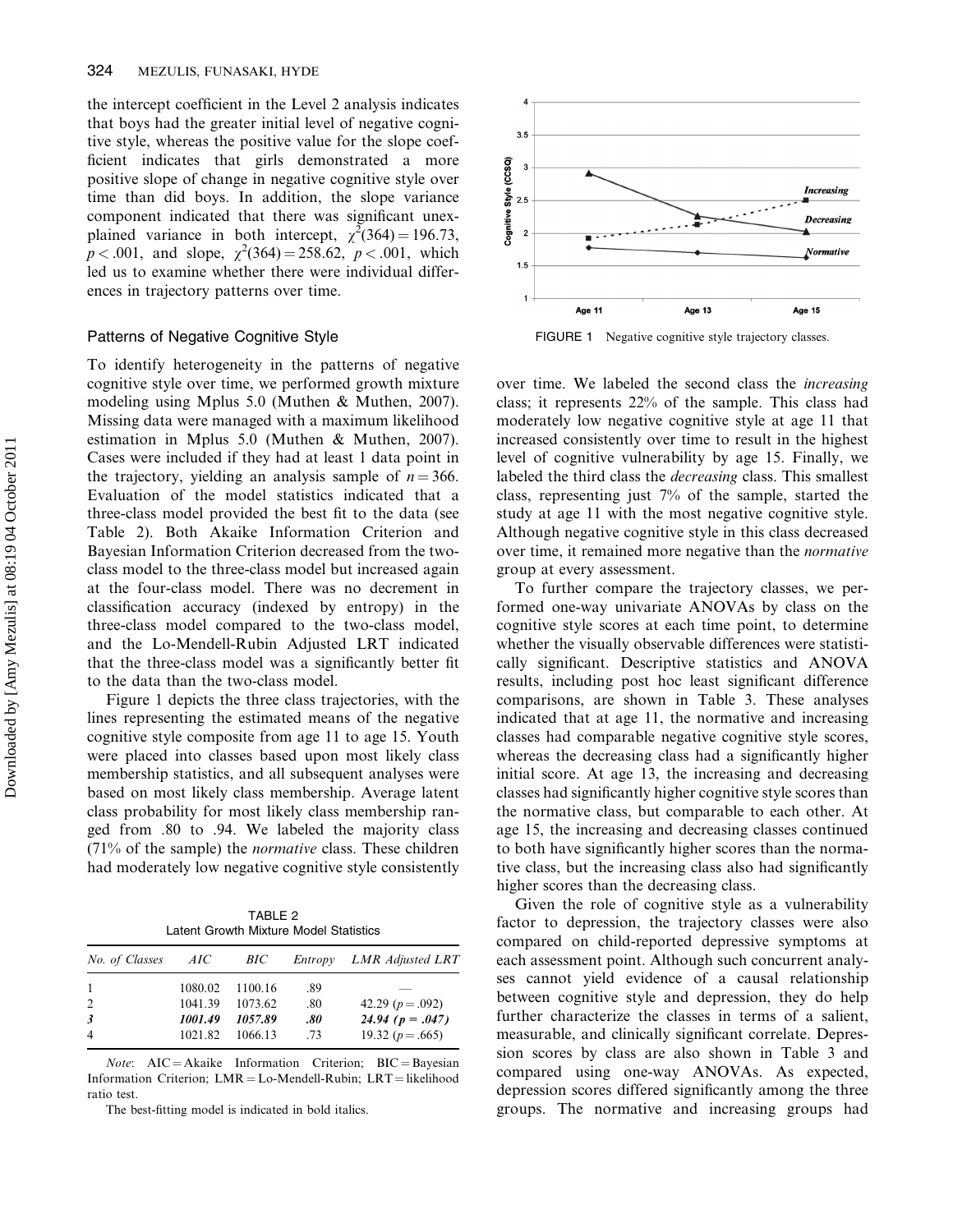|                 |     | M(SD)              |            |             |            |            | <i>ANOVA</i>  |  |  |
|-----------------|-----|--------------------|------------|-------------|------------|------------|---------------|--|--|
|                 | Age | Total <sup>a</sup> | $N^b$      |             | $D^d$      | F          | Comparison    |  |  |
| Cognitive Style | 11  | 1.87(0.46)         | 1.78(0.34) | 1.90(.37)   | 2.92(.51)  | $92.90**$  | $(N=1)<$ D    |  |  |
|                 | 13  | 1.82(0.41)         | 1.70(0.34) | 2.13(42)    | 2.25(.39)  | 55.97**    | $N < (I = D)$ |  |  |
|                 | 15  | 1.82(0.46)         | 1.63(0.29) | 2.50(0.32)  | 2.03(0.31) | $215.96**$ | N < D < I     |  |  |
| Depression      | 11  | 3.73(4.15)         | 3.14(3.18) | 4.55(4.34)  | 6.98(8.41) | $12.90**$  | $(N=1)<$ D    |  |  |
|                 | 13  | 4.31 (4.79)        | 3.44(3.48) | 7.03(6.96)  | 4.83(5.08) | $17.94**$  | $(N=D) < I$   |  |  |
|                 | 15  | 4.97(5.54)         | 3.62(4.04) | 9.39 (7.49) | 6.61(5.89) | $32.30**$  | N < D < I     |  |  |

TABLE 3 Means, (Standard Deviations), and ANOVA Statistics for Negative Cognitive Style and Depressive Symptoms by Trajectory Class

*Note*: ANOVA = analysis of variance; N = normative; I = increasing; D = decreasing..

 $h h = 260.$  $\ell n = 81$ .

 $n = 25$ .

\*\* $p < .01$ .

comparable CDI scores at age 11, but at ages 13 and 15 the increasing group reported significantly more depressive symptoms than the normative group. The decreasing group reported more depressive symptoms than the other two groups at age 11, comparable scores to the normative group at age 13, and scores significantly higher than the normative group but significantly lower than the increasing group at age 15.

Another way of considering the relationship between class membership and depression is to examine the percentage of each class that reported clinically significant levels of depression symptoms, using the CDI cutoff of 13 to indicate elevated symptomatology (Kovacs, 1985). Here the contrast is striking. Although only 7% of the normative class reported clinically elevated symptoms at any point from age 11 to 15, 28% of the increasing and 21% of the decreasing class at some point reported clinically elevated depressive symptoms across the study period.

### Predictors of Class Membership

Means and standard deviations of all study variables by class are shown in Table 4. SPSS 15.0 was utilized to conduct mulitinomial logistic regressions to examine child sex, child stress, child temperament, maternal cognitive style, and maternal feedback to child failure as predictors of class membership. Two separate regressions were run. In the first, we modeled child sex, child stress, child temperament, and maternal cognitive style, as well as the hypothesized Stress  $\times$  Temperament interaction, as predictors of class membership for the entire sample (Model 1;  $n = 366$ ). In the second, we modeled child sex, child stress, and observed maternal feedback to child failure, as well as the hypothesized Stress  $\times$ Parenting interactions, as predictors of class membership for the subsample who participated in the observational task (Model 2;  $n = 159$ ). In all regressions, the normative group served as the reference category and

TABLE 4 Means and (Standard Deviations) for Predictors by Trajectory Class

| Total       | <b>Normative</b> | <i>Increasing</i> | Decreasing   |
|-------------|------------------|-------------------|--------------|
| 2.88(.63)   | 2.83(0.65)       | 2.98(.53)         | 3.14(.76)    |
| 16.64(1.07) | 15.88 (1.20)     | 17.44(2.40)       | 15.19 (4.20) |
| 3.82(0.66)  | 3.78(0.64)       | 3.91(0.71)        | 3.94(.63)    |
| 2.33(3.54)  | 1.98(3.35)       | 3.64(3.94)        | 1.14(1.38)   |
| .73(1.24)   | .72(1.25)        | 1.26(0.98)        | 1.66(1.87)   |
| .12(.48)    | .12(.49)         | .15(0.48)         | .11(0.33)    |
| .08(.32)    | .10(0.36)        | .08(.26)          | .00(0.00)    |
|             |                  |                   |              |
| 49.2%       | $50.2\%$         | 37.7%             | $76.0\%$     |
| 50.8%       | 49.8%            | 62.3%             | 24.0%        |
|             |                  |                   |              |

Note: Cognitive style, depression, negative emotionality, and maternal cognitive style scores all represent scale means computed per scale instructions (see Methods section). Maternal tension/frustration, negative attributions, negative inferences, and negative consequences represent average counts of the number of incidences of each behavior/statement observed during the observation period.

 $N = 366$ .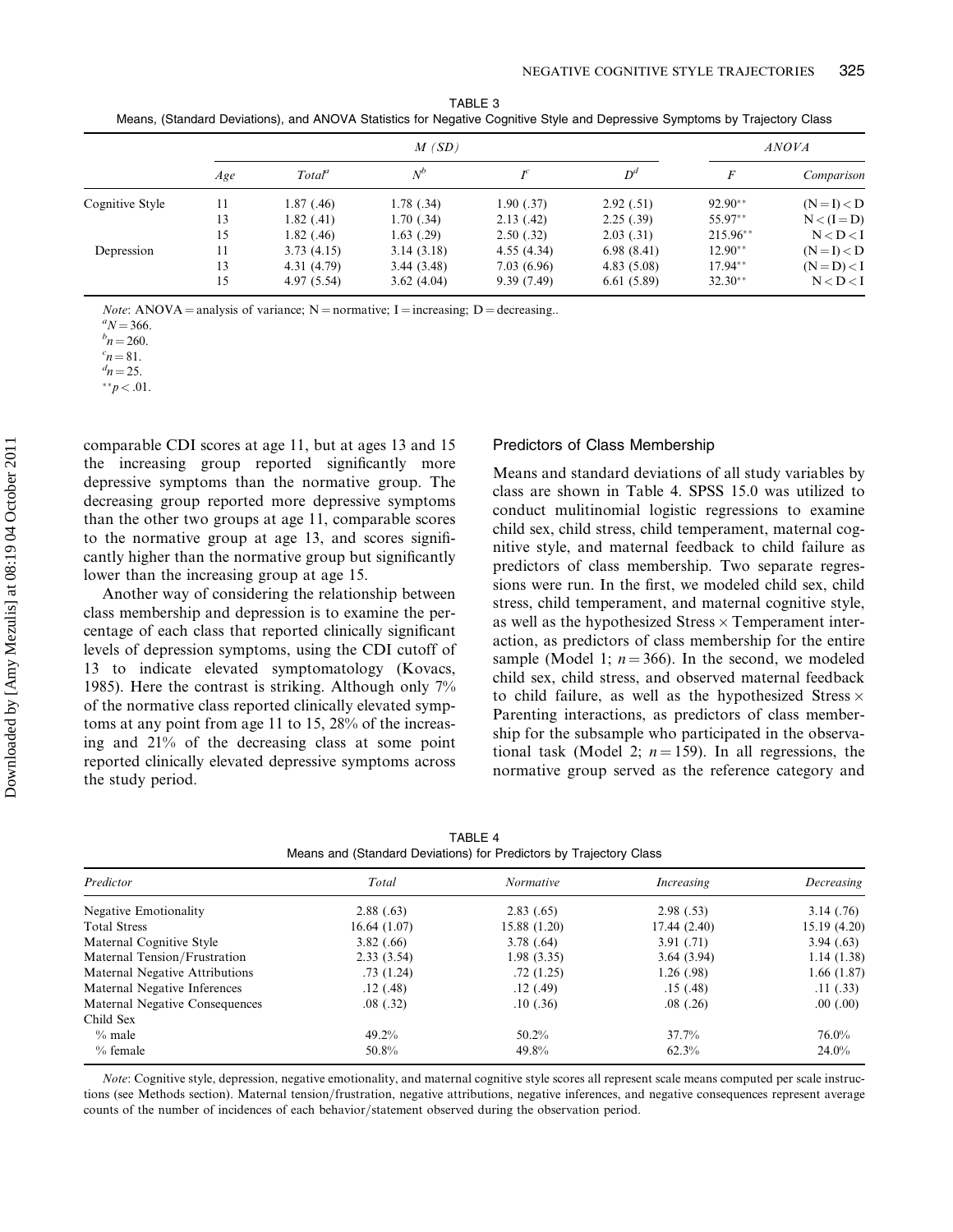baseline (age 11) depression scores were entered as a control variable. Regression results are presented in Table 5.

Across the entire sample, child sex, stressful events, and temperament were all significant predictors of class membership. Greater negative emotionality predicted membership in both the increasing and decreasing classes relative to the normative class, suggesting that child temperament is a significant risk factor for the development of greater cognitive vulnerability to depression. Child sex also predicted class membership. Girls were significantly more likely to be in the increasing class relative to the normative class, whereas boys were more likely to be in the decreasing class relative to the normative class. Child stress was also a significant predictor, indicating that youth who reported greater total stress from ages 11 to 15 were more likely to belong to the increasing relative to the normative class.

| TABLE 5                                                      |
|--------------------------------------------------------------|
| Multinomial Logistic Regressions Predicting Class Membership |

| Ratio<br>Model | Class      | Predictor                   | <b>Wald Test</b><br><i>Statistic</i> | Odds<br>Exp(B) |
|----------------|------------|-----------------------------|--------------------------------------|----------------|
| Model $1^a$    | Increasing | Child sex                   | 3.982*                               | 1.322          |
|                |            | <b>NE</b>                   | $3.750*$                             | 1.556          |
|                |            | <b>SLE</b>                  | $9.137**$                            | 1.033          |
|                |            | Maternal cognitive<br>style | .70                                  | .982           |
|                |            | $NE \times SLE$             | $3.093*$                             | 1.041          |
|                | Decreasing | Child sex                   | 3.558*                               | 1.753          |
|                |            | <b>NE</b>                   | $3.285^{\dagger}$                    | 1.459          |
|                |            | <b>SLE</b>                  | .208                                 | 1.009          |
|                |            | Maternal cognitive<br>style | .105                                 | 1.042          |
|                |            | $NE \times SLE$             | .677                                 | 1.023          |
| Model $2^b$    | Increasing | Maternal TF                 | 5.965*                               | 1.139          |
|                |            | Maternal AS                 | 2.873*                               | 1.280          |
|                |            | Maternal IN                 | .289                                 | .672           |
|                |            | Maternal CN                 | .288                                 | 1.202          |
|                |            | <b>SLE</b>                  | $7.883**$                            | 1.083          |
|                |            | $TF \times SLE$             | $3.178*$                             | 1.092          |
|                |            | $AS \times SLE$             | 1.406                                | .979           |
|                |            | $IN \times SLE$             | .684                                 | 1.032          |
|                |            | $CN \times SLE$             | $6.475*$                             | 1.176          |
|                | Decreasing | Maternal TF                 | 1.426                                | .232           |
|                |            | Maternal AS                 | .254                                 | .728           |
|                |            | Maternal IN                 | .122                                 | 1.206          |
|                |            | Maternal CN                 | .573                                 | .728           |
|                |            | <b>SLE</b>                  | 1.904                                | 1.006          |
|                |            | $TF \times SLE$             | .020                                 | .990           |
|                |            | $AS \times SLE$             | 1.693                                | .974           |
|                |            | $IN \times SLE$             | .040                                 | .901           |
|                |            | $CN \times SLE$             | .063                                 | 1.028          |
|                |            |                             |                                      |                |

*Note*:  $NE =$  negative emotionality;  $SLE =$  stressful life events;  $TF = tension/frustration$ ;  $AS = negative$  attributions;  $IN = negative$ inferences;  $CN =$  negative consequences.

 $N = 366$ ,  $\chi^2 = 36.06^{**}$ .

 $bN = 159$ ,  $\chi^2 = 37.26$ \*\*.

 $\frac{1}{p}$  < .10.  $\frac{1}{p}$  < .05.  $\frac{1}{p}$  < .01.

Consistent with hypotheses, the relationship between stress and class membership was moderated by child temperament such that youth with greater negative emotionality in infancy, when faced with greater stress levels in adolescence, had the greatest likelihood of belonging to the increasing class. Maternal cognitive style was unrelated to class membership.

Among the subsample participating in the parent– child task, we also examined observed parenting as predictors of children's cognitive style trajectories. Again, stress was associated with greater likelihood of belonging to the increasing class relative to the normative class. Greater maternal expressed tension and frustration and more negative attributions in response to child failure at age 11 were predictive of membership in the increasing class relative to the normative class. It is important to note that maternal behaviors in response to child stress predicted children's cognitive style trajectories over time, although children in both the normative and increasing groups had comparable cognitive styles at age 11 when the parenting constructs were assessed. There were also two significant interactions between stress and parenting. The relationship between stress and membership in the increasing class was strongest for youth whose mothers expressed greater tension and frustration and for youth whose mothers made more negative statements about consequences.

There were no parenting variables that significantly distinguished membership in the decreasing class from membership in the normative class. Although mothers of children in the decreasing class made more negative attributions than mothers of children in both the normative and increasing classes, maternal attributions were not a significant predictor of membership in the decreasing class relative to the normative class. This failure to observe a statistically significant relationship is likely attributable to poor power due to the smaller sample size in the observation task combined with the relatively small size of the decreasing class.

#### **DISCUSSION**

The current study takes a novel approach to understanding the development of cognitive vulnerability to depression by examining whether mean-level stability in cognitive style across a large sample in the transition to adolescence may mask underlying heterogeneity in cognitive style trajectories during that period. We further examined multiple predictors of changes in cognitive style over time, including testing competing theories of socialization of cognitive vulnerability (e.g., parental modeling vs. coaching) as well as several child individual difference characteristics. These questions were examined in a large community sample across a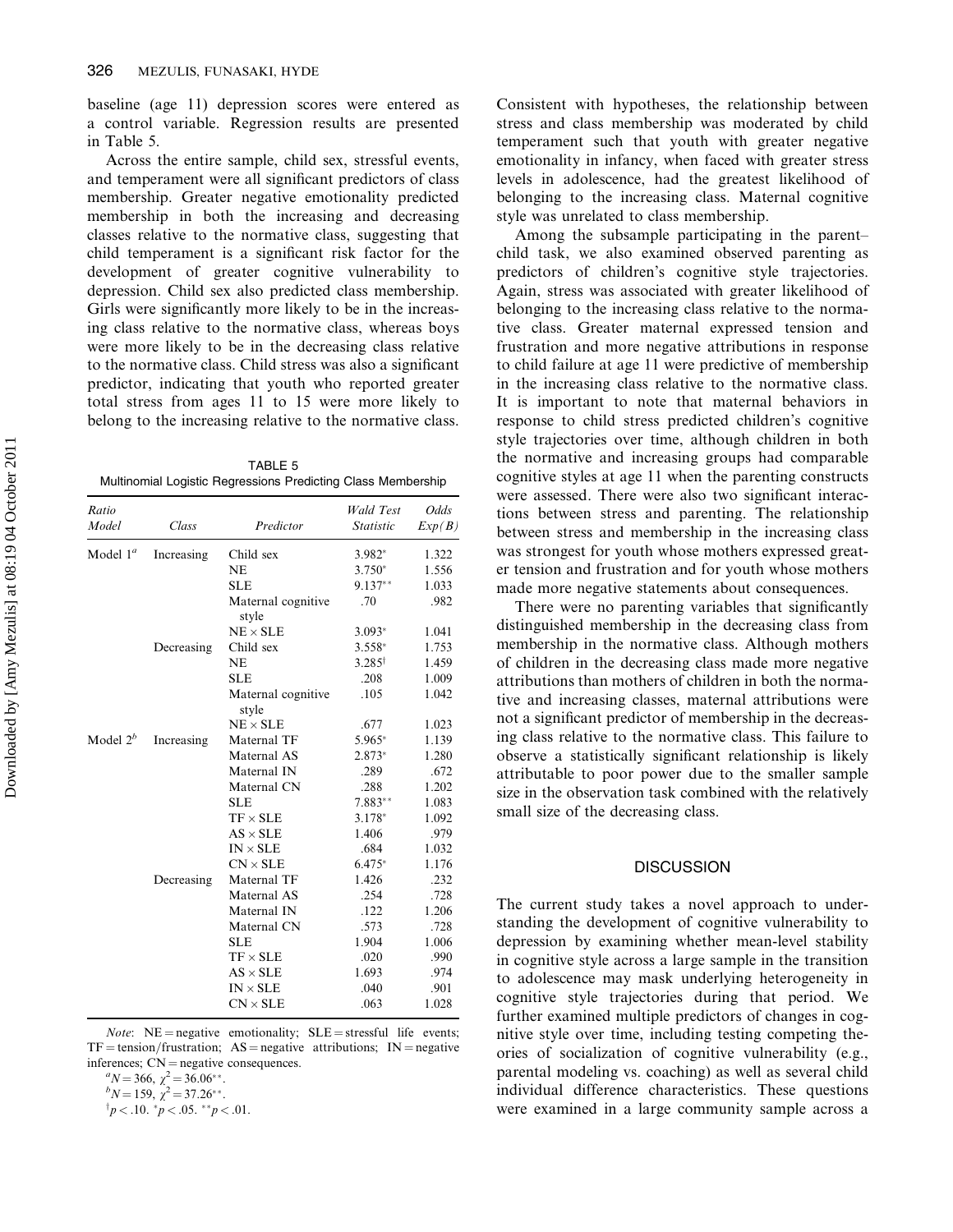4-year period covering the transition to adolescence using a multiwave design and self-report, parental report, and observational measures.

## Is There Heterogeneity in Youths' Cognitive Style Trajectories in the Transition to Adolescence?

Similar to other prospective and longitudinal studies of cognitive vulnerability to depression, we found little evidence of mean-level change in cognitive style scores from ages 11 to 15 (Hankin, 2005, 2008; Hankin et al., 2005). Across the sample as a whole, the slope of change was nearly zero. However, our descriptive analyses indicated evidence of significant unexplained variance in youths' cognitive style intercepts and slopes over time. We hypothesized that there may be latent groups within our sample with unique cognitive style trajectories over time.

Latent growth mixture modeling confirmed our hypothesis that there are unique classes of individuals within our sample with significantly different cognitive style trajectories over time. We found evidence for three unique classes. The sample was dominated by what we labeled a normative class; 71% of youth displayed a pattern of consistently low negative cognitive style from age 11 to 15. This class displayed little change in their cognitive style over time and had the lowest depressive symptoms at each assessment. The next largest class was labeled an increasing class and represented 22% of the sample. Youth in this class had low negative cognitive style at age 11—in fact, no different than the normative class—but displayed a marked increase in negative cognitive style over time such that by age 15 they reported the most negative cognitive style of any class. At ages 13 and 15, youth in the increasing class reported greater depressive symptoms than youth in the normative class. Finally, we identified a small group of youth (7%) with a very different trajectory altogether. Youth in the decreasing class had the most negative cognitive styles at age 11 but showed steady decline in cognitive vulnerability in the transition to adolescence, although they reported more negative cognitive styles than the normative group at every assessment.

## The Role of Temperament in Predicting Cognitive Style in Adolescence

Based on prior theory and research, we hypothesized that cognitive style develops in part through children's experiences with negative life events as well as factors that may contribute to their interpretation of those events and incorporation of these events into their habitual patterns for evaluation of self and causality. Not surprisingly, we found that the total number of stressful life events reported by youth between ages 11 and 15 differentiated the normative from the increasing classes in particular. However, we assessed negative life events from ages 11 to 15, which is the same period in which our cognitive style trajectory classes were identified, making it impossible to infer causality between stress exposure and class membership. Absent a measure of childhood life events prior to the assessments upon which class membership was based, the significant relationship between stress and class membership is merely correlational.

However, we did find support for our hypothesis that child negative emotionality would predict more negative cognitive style trajectories over time. Very few studies have examined prospective relationships between temperament and cognitive style. However, research with adults has indicated that negative emotionality is associated with several cognitive processes that we hypothesize may operate developmentally to contribute to individuals' habitual ways of making inferences in the face of stressful events. Negative emotionality is associated with greater attention to negative stimuli, greater rumination and self-focused attention, more negative subjective appraisals, and more negative future expectancies (Costa, Somerfield, & McCrae, 1996; Derryberry & Reed, 1994; Pyszczynski, Holt, & Greenberg, 1987; Takano & Tanno, 2010). Consistent with our previous findings that maternal reports of greater negative emotionality in infancy were associated with more negative cognitive styles at age 11 (see Mezulis et al., 2006), we found that maternal ratings of infant temperament also predicted being in both the increasing and decreasing classes relative to the normative class from ages 11 to 15. The association between early temperament and membership in the increasing class is particularly interesting because, although emotionality was predicting trajectory over time, there was no significant difference between the increasing and normative classes' cognitive styles at age 11. The significant interaction between infancy temperament and stressful events in predicting membership in the increasing class supports our hypothesis that as these highly emotionally reactive youth encounter stressful life events, they are particularly likely to make negative inferences about the cause and consequences of those events which, over time, contribute to a more negative cognitive style and greater depression vulnerability. These data contribute to a small but growing body of literature suggesting a relationship between trait emotionality and cognitive risk for depression (Lakdawalla & Hankin, 2008; Lengua et al., 1999; Mezulis et al., 2006).

## The Role of Parenting in Predicting Cognitive Style in Adolescence

Early developmental theories of cognitive style emphasized the role of parenting processes in the development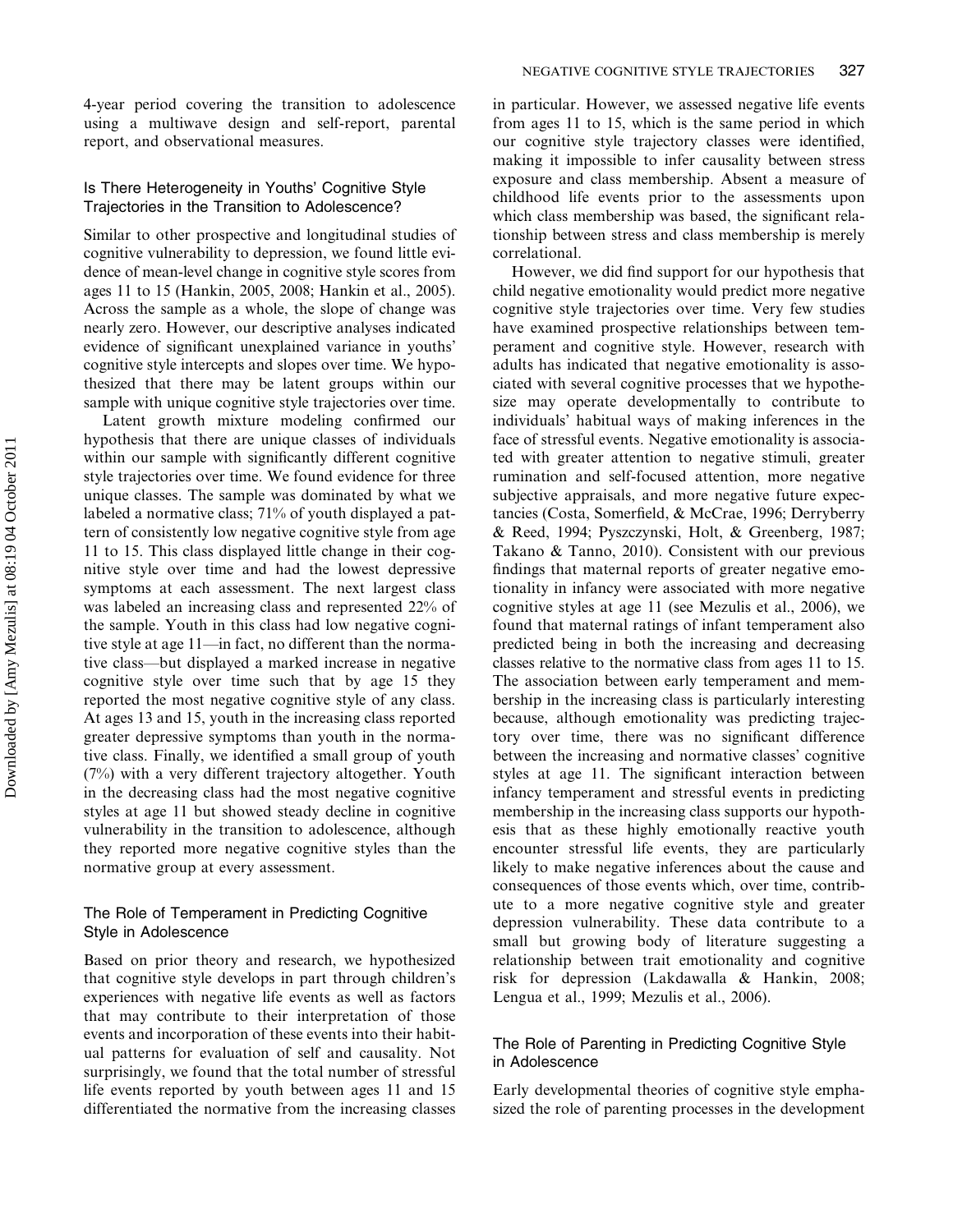of cognitive vulnerability to depression. Utilizing social learning theory as a reference point, researchers have hypothesized that children would develop their cognitive style in part through interactions with their parents. One way in which parenting may contribute to a more negative cognitive style is by the child modeling his or her own cognitive style after the parent's cognitive style. However, numerous attempts to find support for the modeling hypothesis have failed and our study is no different (see, e.g., Garber & Flynn, 2001; Kaslow et al., 1988; Turk & Bry, 1992). We found no association between mothers' own cognitive styles and youths' cognitive styles.

However, others have suggested that parenting behaviors that convey information to the child about the child and about events in the child's own life may be more salient for the child's development of cognitive style (see, e.g., Bruce et al., 2006; Mezulis et al., 2006). In particular, parental coaching about how to appraise and response to stressful events may have a strong influence on children's development of their own coping styles. Although several studies have found associations between general measures of parental warmth or criticism and child cognitive vulnerability, few have examined parental feedback directly through parent–child observations in which specific inferential information was coded and virtually none have examined the relationship between parental feedback in response to a child stressful event and cognitive vulnerability over time (see Alloy et al., 2001; Bruce et al., 2006; Garber & Flynn, 2001).

We found that when faced with a stressful event maternal emotional and verbal feedback was associated with children's cognitive style trajectories over time. Mothers who displayed more overt tension and frustration in response to the child's failure, and who made more negative attributions for the child's failure, had youth who later developed more negative cognitive styles. It is important to emphasize here that the parenting differences between youth in the increasing and normative classes were observed at a time (age 11) when there was no concurrent difference between the two groups in cognitive style. Thus, the association of more negative maternal feedback to child failure and children's own cognitive styles cannot be explained by the child's own cognitive style. These parenting variables prospectively predicted youths' cognitive style trajectories and suggest that maternal coaching about how to respond to stressful events, rather than maternal modeling of their own responses, may be an especially strong contributor to the development of cognitive style.

#### Gender and Cognitive Style Trajectories

Our two high-risk groups, the increasing and decreasing classes, were distinguished by markedly different

proportions of boys and girls. Boys were significantly more likely to belong to the small decreasing class. In fact, more than 75% of this class was male. Boys entered adolescence with elevated cognitive vulnerability, which, although it diminished somewhat over time, remained elevated relative to the normative class. This may help researchers understand why some studies have found small gender differences in cognitive style in childhood, with boys displaying the more cognitive style (see, e.g., Nolen-Hoeksema & Girgus, 1994). In contrast, the increasing group was dominated by girls (62%). Although the current analyses do not allow us to make predictive inferences about the relationship between gender differences in cognitive style and gender differences in depressive symptoms, the finding that girls are more likely to be on a trajectory of increasingly negative cognitive style continues to implicate cognitive vulnerability in the emergence of the gender difference in depression in middle adolescence.

These findings also highlight the importance of examining mean-level changes and gender differences in cognitive vulnerability from a variety of data analytic approaches. Given the pattern of gender findings as well as the presence of small increasing and decreasing classes relative to a large stable class, it is easy to see why prior studies have suggested little or no meanlevel changes in cognitive style in the transition to adolescence and/or few significant gender differences. However, our analyses suggest that although the majority of youth maintain a stable level of moderately low cognitive vulnerability across the adolescent transition, there are discrete classes of youth displaying marked changes in their cognitive vulnerability. The ability to identify youth on these diverse trajectories may assist researchers and clinicians in early intervention efforts.

#### Limitations

Our findings indicate support for an integrated developmental model of cognitive vulnerability to depression in which multiple child and parenting factors play critical roles in contributing to cognitive vulnerability. However, some limitations should be noted. First, the study was conducted with a community sample with reliance on single-informant, self-report methodology for assessing cognitive style, and not all youth participated in the behavioral task. Developmental trends and processes contributing to cognitive vulnerability may differ among high-risk samples. For example, major negative life events in childhood (such as abuse) may be associated with cognitive style trajectories that are more negative earlier in development or present more consistently across the adolescent transition. In addition, future studies should gather data from multiple informants and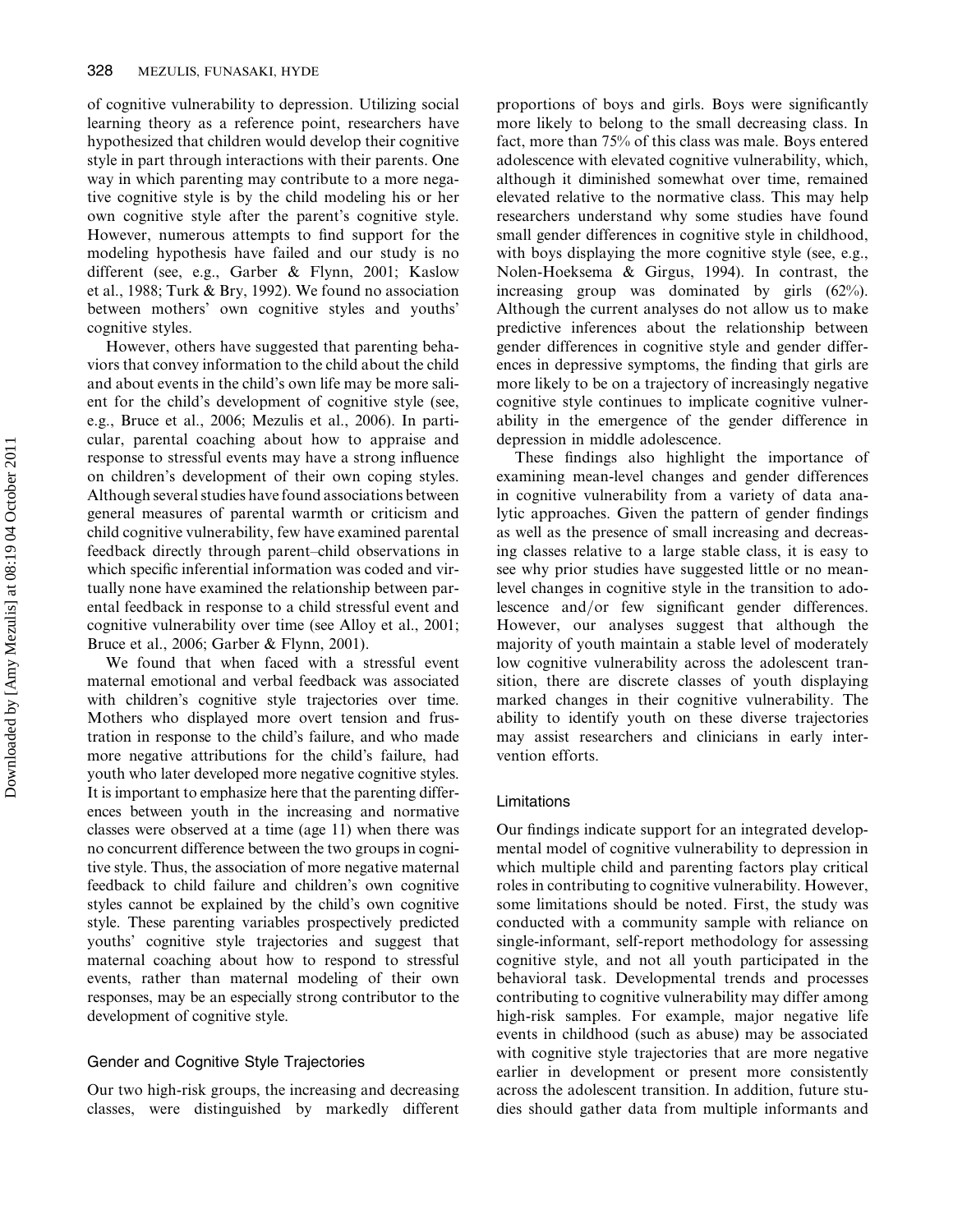consider alternatives to self-report measures. Second, we modeled cognitive style trajectories across the same developmental period in which depression rates are rising and the gender difference is emerging, making temporal sequencing of the relationship between cognitive style and depression impossible to evaluate. Also, we were only able to model linear trajectories given our three time points. Future studies should examine whether membership in the increasing and decreasing classes identified in the current study does in fact predict onset of depressive disorders in middle to late adolescence or whether cognitive style varies in nonlinear ways over time. Finally, it is important to note that there are undoubtedly multiple pathways to depression in adolescence, and the negative cognitive style vulnerability factor examined in this study represents just one of many such pathways (Hyde et al., 2008). There is likely to be a role for genetics, hormonal processes, other cognitive vulnerabilities, and contextual factors not examined here in understanding depression in the transition to adolescence. Pathways to depression may also vary by gender, age, race, or ethnicity as well (Kessler et al., 1993).

#### Implications for Research, Policy, and Practice

Results from the present study have several important research and clinical implications. First, future studies should examine whether membership in the increasing and decreasing classes identified in the current study does in fact predict onset of depressive disorders in middle to late adolescence.

Our analyses also suggest that although the majority of youth maintain a stable level of moderately low cognitive vulnerability across the adolescent transition, there are discrete classes of youth displaying marked changes in their cognitive vulnerability that may place them at risk for depression in adolescence. The ability to identify youth on these diverse trajectories may assist researchers and clinicians in early intervention efforts. Continued evidence suggesting that individual differences in negative emotionality significantly contribute to individual differences in cognitive vulnerability suggest that interventions designed to reduce individuals' negative affect may be helpful in treating or preventing depression as well. Relaxation training may be effective in attenuating youths' automatic and intense negative affective responses, and a growing body of research suggests that mindfulness-based interventions may improve emotion regulation through improving the individual's ability to respond to stressful situations reflectively rather than automatically (e.g., Goldin & Gross, 2010; Jain et al., 2007; Segal, Williams, & Teasdale, 2002).

### **REFERENCES**

- Abela, J. R., & Hankin, B. L. (2008). Cognitive vulnerability to depression in children and adolescents: A developmental psychopathology perspective. In J. R. Abela & B. L. Hankin (Eds.), Handbook of depression in children and adolescents (pp. 35–78). New York: Guilford.
- Abramson, L. Y., Metalsky, G. I., & Alloy, L. B. (1989). Hopelessness depression: A theory base subtype of depression. Psychological Review, 96, 358-372. doi:10.1037/0033-295X.96.2.358
- Abramson, L. Y., Seligman, M. E. P., & Teasdale, J. D. (1978). Learned helplessness in humans: Critique and reformulation. Journal of Abnormal Psychology, 87, 49-74. doi:10.1037/0021-843X.87.1.49
- Alloy, L., Abramson, L., Hogan, M., Whitehouse, W., Rose, D., Robinson, M., et al. (2000). The Temple-Wisconsin Cognitive Vulnerability to Depression (CVD) Project: Lifetime history of Axis I psychopathology in individuals at high and low cognitive risk for depression. Journal of Abnormal Psychology, 109, 403–418. doi:10.1037/0021-843X.109.3.403
- Alloy, L., Abramson, L., Tashman, N., Berrebbi, D., Hogan, M., White-house, W., et al. (2001). Developmental origins of cognitive vulnerability to depression: Parenting, cognitive, and inferential feedback styles of the parents of individuals at high and low cognitive risk for depression. Cognitive Therapy and Research, 25, 397-423. doi:10.1023/A:1005534503148
- Anderson, J., Williams, S., McGee, R., & Silva, P. (1987). DSM–III disorders in preadolescent children: Prevalence in a large sample from the general population. Archives of General Psychiatry, 44, 69–76. Retrieved from http://archpsyc.ama-assn.org/
- Blumberg, S. H., & Izard, C. E. (1986). Discriminating patterns of emotions in 10- and 11-yr-old children's anxiety and depression. Journal of Personality and Social Psychology, 51, 852–857. doi:10.1037/0022-3514.51.4.852
- Booth-LaForce, C., & Oxford, M. (2008). Trajectories of social withdrawal from grades 1 to 6: Prediction from early parenting, attachment, and temperament. Developmental Psychology, 44, 1298-1313. doi:10.1037/a0012954
- Bruce, A. E., Cole D. A., Dallaire, D. H., Jacquez, F. M., Pineda, A. Q., & LaGrange, B. (2006). Relations of parenting and negative life events to cognitive diatheses for depression in children. Journal of Abnormal Child Psychology, 34, 321-333. doi:10.1007/s10802-006-9019-x
- Burns, M. O., & Seligman, M. E. (1989). Explanatory style across the life span: Evidence for stability over 52 years. Journal of Personality and Social Psychology, 56, 471-477. doi:10.1037/0022-3514. 56.3.471
- Campbell, S. B., Spieker, S., Burchinal, M., Poe, M. D., & NICHD Early Child Care Research Network. (2006). Trajectories of aggression from toddlerhood to age 9 predict academic and social functioning through age 12. Journal of Child Psychology and Psychiatry, 47, 791-800. doi:10.1111/j.1469-7610.2006.01636.x
- Cohen, P., Cohen, J., Kasen, S., Velez, C., Hartmark, C., Johnson, J., et al. (1993). An epidemiological study of disorders in late childhood and adolescence: Age-and gender-specific prevalence. Journal of Child Psychology and Psychiatry, 34, 851-867. doi:10.1111/ j.1469-7610.1993.tb01094.x
- Cole, D. A., Ciesla, J. A., Dallaire, D. H., Jacquez, F. M., Pineda, A. Q., LaGrange, B., et al. (2008). Emergence of attributional style and its relation to depressive symptoms. Journal of Abnormal Psychology, 117, 16-31. doi:10.1037/0021-843X.117.1.16
- Compas, B., Davis, G., Forsythe, C., & Wagner, B. (1987). Assessment of major and daily stressful events during adolescence: The Adolescent Perceived Events Scale. Journal of Consulting and Clinical Psychology, 55, 534-541. doi:10.1037/0022-006X.55.4.534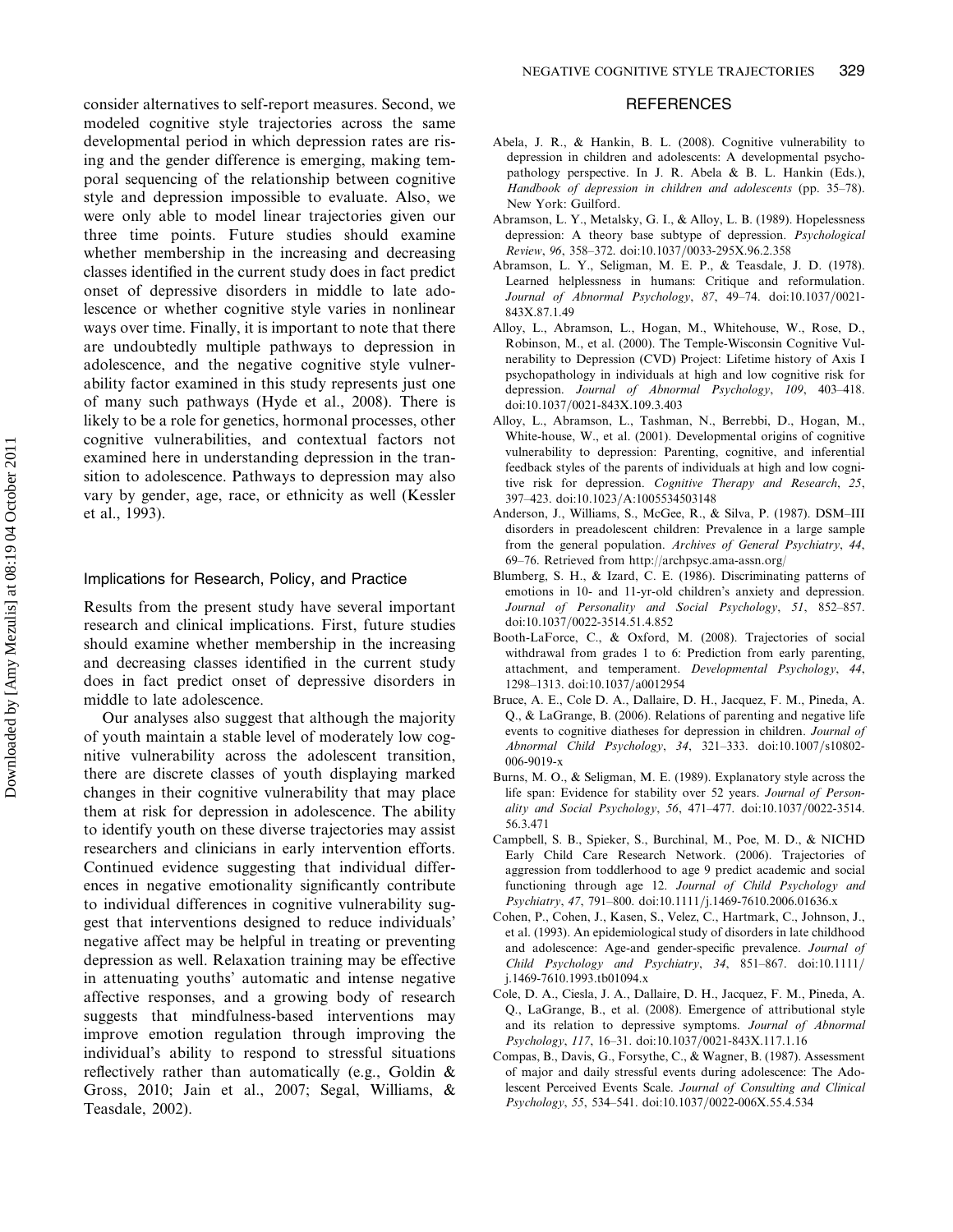- Costa, P. T., Jr., Somerfield, M. R., & McCrae, R. R. (1996). Personality and coping: A reconceptualization. In N. S. Endler (Ed.), Handbook of coping: Theory, research, applications (pp. 44–61). Oxford, England: Wiley & Sons.
- Derryberry, D., & Reed, M. (1994). Temperament and attention: Orienting toward and away from positive and negative signals. Journal of Personality and Social Psychology, 66, 1128–1139. doi:10.1037/0022-3514.66.6.1128
- Feldt, L. S. (1980). A test of the hypothesis that Cronbach's alpha reliability coefficient is the same for two tests administered to the same sample. Psychometrika, 45, 99-105. doi:10.1007/BF02293600
- Garber, J., & Flynn, C. (2001). Predictors of depressive cognitions in young adolescents. Cognitive Therapy and Research, 25, 353–376. doi:10.1023/A:1005530402239
- Gibb, B. E., & Alloy, L. B. (2006). A prospective test of the hopelessness theory of depression in children. Journal of Clinical Child and Adolescent Psychology, 35, 264-274. doi:10.1207/s15374424jccp3502
- Gibb, B. E., Alloy, L. B., Abramson, L. Y., Rose, D. T., Whitehouse, W. G., Donovan, P., et al. (2001). History of childhood maltreatment, negative cognitive styles, and episodes of depression in adulthood. Cognitive Therapy and Research, 25, 425-446. doi:10.1023/ A:1005586519986
- Gibb, B. E., Alloy, L. B., Walshaw, P. D., Comer, J. S., Shen, G. H., & Villari, A. G. (2006). Predictors of attributional style change in children. Journal of Abnormal Child Psychology, 34, 425–439. doi:10.1007/s10802-006-9022-2
- Goldin, P. R., & Gross, J. (2010). Effects of Mindfulness-Based Stress Reduction (MSBR) on emotion regulation in social anxiety disorder. Emotion, 10, 83–91.
- Gotlib, I. H., Lewinsohn, P. M., Seeley, J. R., Rohde, P., & Redner, J. E. (1993). Negative cognitions and attributional style in depressed adolescents: An examination of stability and specificity. Journal of Abnormal Psychology, 102, 607-615. doi:10.1037/0021-843X. 102.4.607
- Gottman, J. M. (1993). Studying emotion in social interaction. In M. Lewis (Ed.), *Handbook of emotions* (pp. 475–487). New York: Guilford.
- Hankin, B. L. (2005). Childhood maltreatment and psychopathology: Prospective tests of attachment, cognitive vulnerability, and stress as mediating processes. Cognitive Therapy and Research, 29, 645–671. doi:10.1007/s10608-005-9631-z
- Hankin, B. L. (2008). Cognitive vulnerability-stress model of depression during adolescence: Investigating depressive symptom specificity in a multi-wave prospective study. Journal of Abnormal Child Psychology, 36, 999-1014. doi:10.1007/s10802-008-9228-6
- Hankin, B. L., & Abela, J. R. (2005). Depression from childhood through adolescence and adulthood: A developmental vulnerabilitystress perspective. In B. L. Hankin & J. R. Abela (Eds.), Development of psychopathology: A vulnerability-stress perspective (pp. 245–288). Thousand Oaks, CA: Sage.
- Hankin, B. L., & Abramson, L. Y. (2002). Measuring cognitive vulnerability to depression in adolescence: Reliability, validity, and gender differences. Journal of Clinical Child and Adolescent Psychology, 31, 491-504. doi:10.1207/153744202320802160
- Hankin, B. L., Abramson, L., Moffitt, T., Silva, P., McGee, R., & Angell, K. (1998). Development of depression from preadolescence to young adulthood: Emerging gender difference in a 10-year longitudinal study. Journal of Abnormal Psychology, 107, 128–140. doi:10.1037/0021-843X.107.1.128
- Hankin, B. L., Fraley, R. C., & Abela, J. R. (2005). Daily depression and cognitions about stress: Evidence for a trait-like depressogenic cognitive style and the prediction of depressive symptoms trajectories in a prospective daily diary study. Journal of Personality and Social Psychology, 88, 673-685. doi:10.1037/0022-3514.88.4.673
- Hyde, J., Klein, M., Essex, M., & Clark, R. (1995). Maternity leave and women's mental health. Psychology of Women Quarterly, 19, 257–285. doi:10.1111/j.1471-6402.1995.tb00291.x
- Hyde, J. S., Mezulis, A., & Abramson, L. Y. (2008). The ABCs of depression: Integrating affective, biological, and cognitive models to explain the emergence of the gender difference in depression. Psychological Review, 115, 291-313. doi:10.1037/0033-295X. 115.2.291
- Ingram, R. (2003). Origins of cognitive vulnerability to depression. Cognitive Therapy and Research, 27, 77–88. doi:10.1023/ A:1022590730752
- Jaenicke, C., Hammen, C., Zupan, B., & Hiroto, D. (1987). Cognitive vulnerability in children at risk for depression. Journal of Abnormal Child Psychology, 15, 559-572. doi:10.1007/BF00917241
- Jain, S., Shapiro, S., Swanick, S., Roesch, S., Mills, P., Bell, I., et al. (2007). A randomized controlled trial of mindfulness meditation versus relaxation training: Effects on distress, positive states of mind, rumination, and distraction. Annals of Behavioral Medicine, 33, 11–21.
- Joiner, T. E., & Wagner, K. D. (1996). Parental, child-centered attributions and outcome: A meta-analytic review with conceptual and methodological implications. Journal of Abnormal Child Psychology, 24, 37-52. doi:10.1007/BF01448372
- Kaslow, N. J., Rehm, L. P. Pollack, Pollack, S. L., & Siegel, A. W. (1988). Attributional style and self control behavior in depressed and nondepressed children and their parents. Journal of Abnormal Child Psychology, 16, 163-175. doi:10.1007/BF00913592
- Kessler, R. C., McGonagle, K., Swartz, M., Blazer, D., & Nelson, C. (1993). Sex and depression in the National Comorbidity Survey: Lifetime prevalence, chronicity and recurrence. Journal of Affective Disorders, 29, 85-96. doi:10.1016/0165-0327(93)90026-G
- Kliewer, W., Sandler, I., & Wolchik, S. (1994). Family socialization of threat appraisal and coping: Coaching, modeling, and family context. In F. Nestmann & K. Hurrelmann (Eds.), Social networks and social support in childhood and adolescence (pp. 271–291). Oxford, England: Walter De Gruyter.
- Kovacs, M. (1981). Rating scales to assess depression in school-aged children. Acta Paedopsychiatrica: International Journal of Child and Adolescent Psychiatry, 46, 305–315. Retrieved from http:// proquest.umi.com
- Kovacs, M. (1985). The Children's Depression Inventory (CDI). Psychopharmacology Bulletin, 21, 995–998. Retrieved from http:// www.tenmag.com/
- Lakdawalla, Z., & Hankin, B. L. (2008). Personality as a prospective vulnerability to dysphoric symptoms among college students: Proposed mechanisms. Journal of Psychopathology and Behavioral Assessment, 30, 121-131. doi:10.1007/s10862-007-9053-1
- Lengua, L. J., Sandler, W. N., West, S. G., Wolchik, S. A., & Curran, P. J. (1999). Emotionality and self-regulation, threat appraisal, and coping in children of divorce. Development and Psychopathology, 11, 15-37. doi:10.1017/S0954579499001935
- Lo, Y., Mendell, N. R., & Rubin, R. B. (2001). Testing the number of components in a normal mixture. Biometrika, 88, 767–778. doi:10.1093/biomet/88.3.767
- Lucht, M., Schaub, R. T., Meyer, C., Hapke, U., Rumpf, H. J., Bartels, T., et al. (2003). Gender differences in unipolar depression: A general population survey of adults between age 18 to 64 of German nationality. Journal of Affective Disorders, 77, 203–211. doi:10.1016/S0165-0327(02)00121-0
- Mezulis, A. H., Hyde, J. S., & Abramson, L. Y. (2006). The developmental origins of cognitive vulnerability to depression: Temperament, parenting, and negative life events. Developmental Psychology, 42, 1012-1025. doi:10.1037/0012-1649.42.6.1012
- Muthen, L. K., & Muthen, B. O. (2007). Mplus statistical software, Version 5. Los Angeles, CA: Muthen & Muthen.